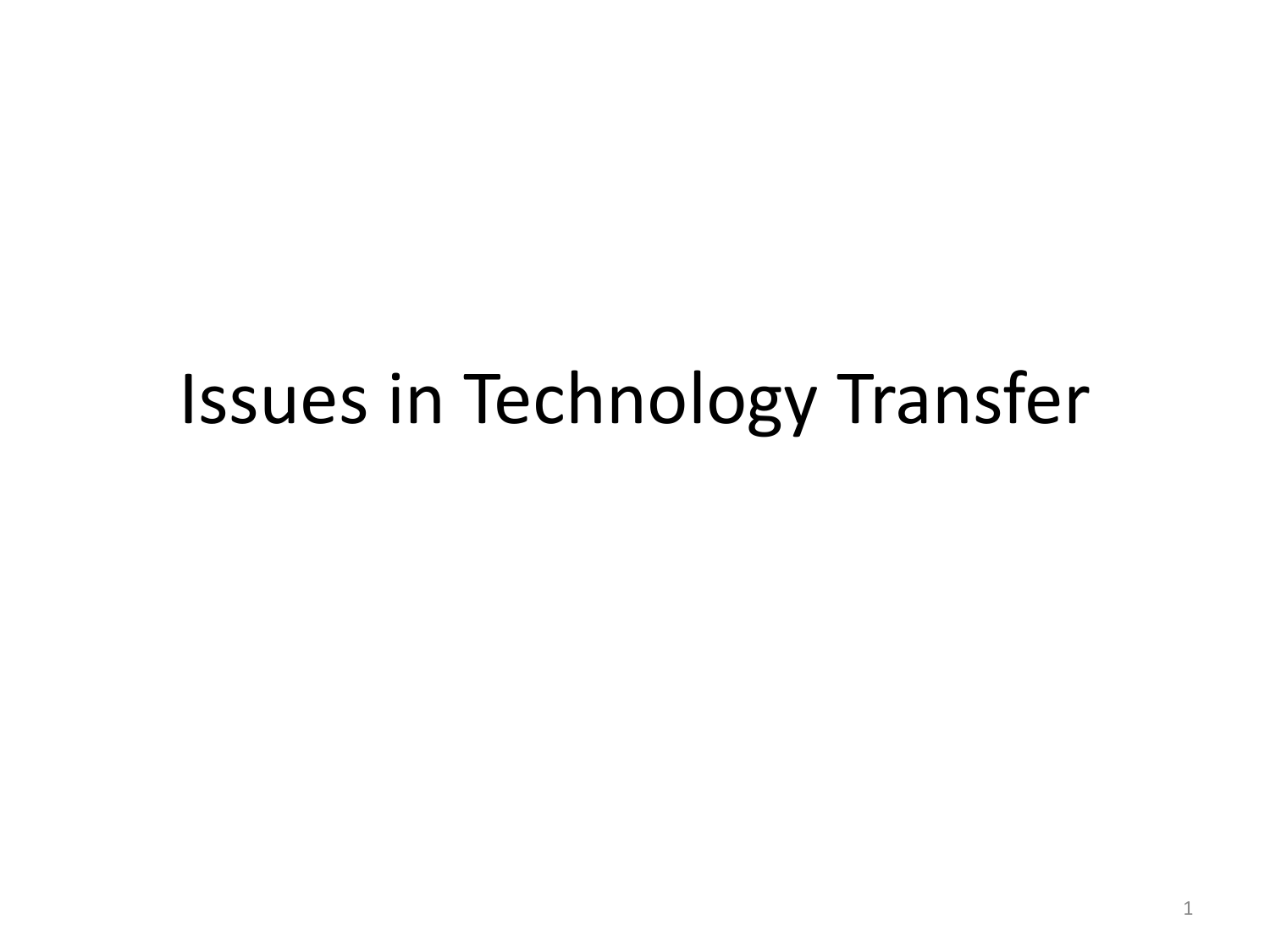- In general terms, technology is transferred through the actions of both the supplier and receiver of a technology (such as enterprises or the governments).
- Technology transfer can take a number of different forms, depending on:
- the capacity and policies of the parties involved,
- the size of the technological gap,
- the amount and quality of the technical information available,
- the degree of supplier intervention and,
- the initiative shown by the recipient.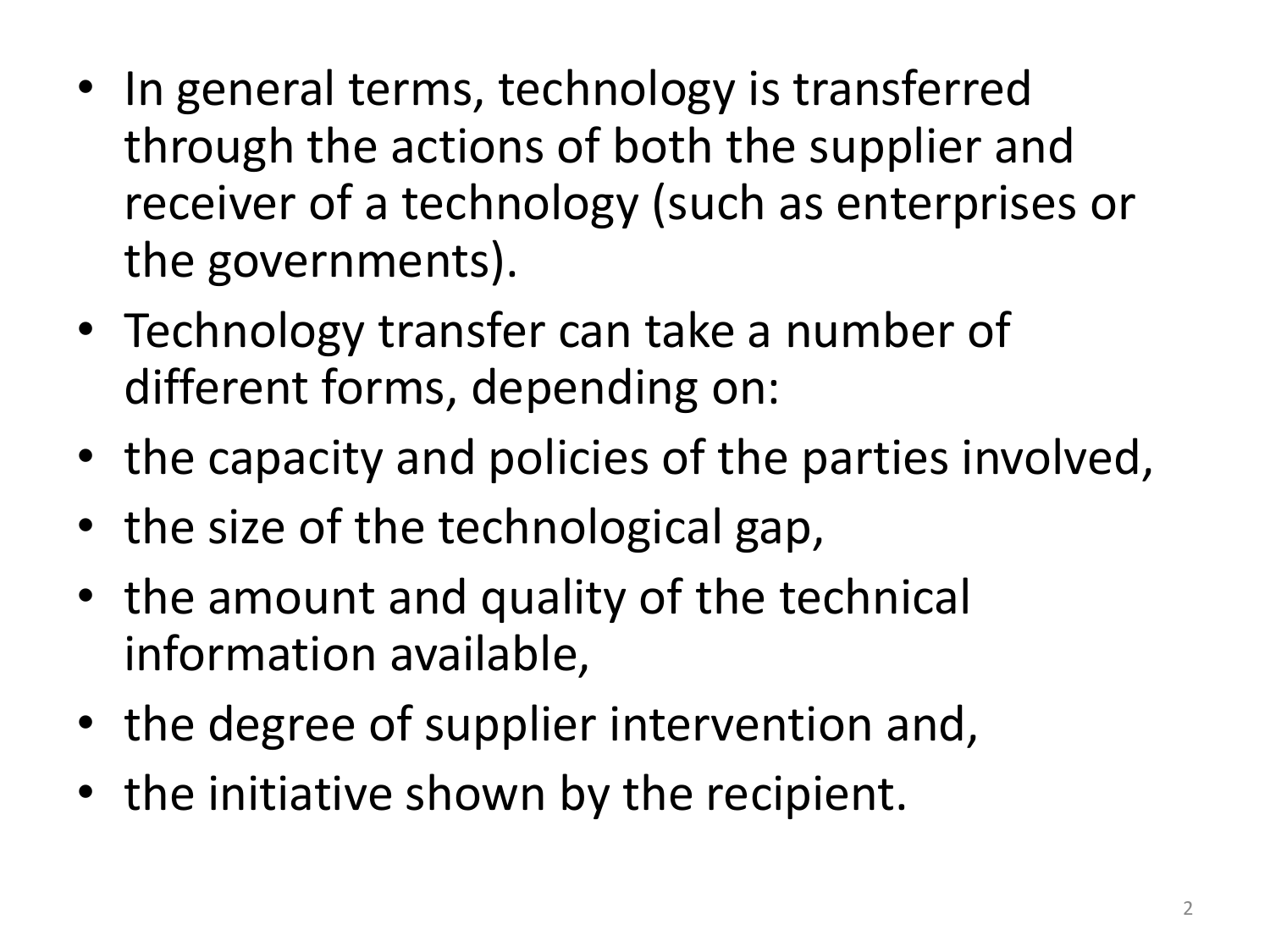- The United Nations Conference on Trade and Development (UNCTAD) in its International Code on the Transfer of Technology narrowed the definition of "technology" to just knowledge.
- Thus, technology means "systematic knowledge for the manufacture of a product, for the application of a process or for the rendering of a service, which does not extend to the transactions involving the mere sale or mere lease of goods".
- This definition clearly excludes goods that are sold or hired from the ambit of "technology".
- Thus, it is the knowledge that goes into the creation and provision of the product or service that constitutes "technology", not the finished product or service as such.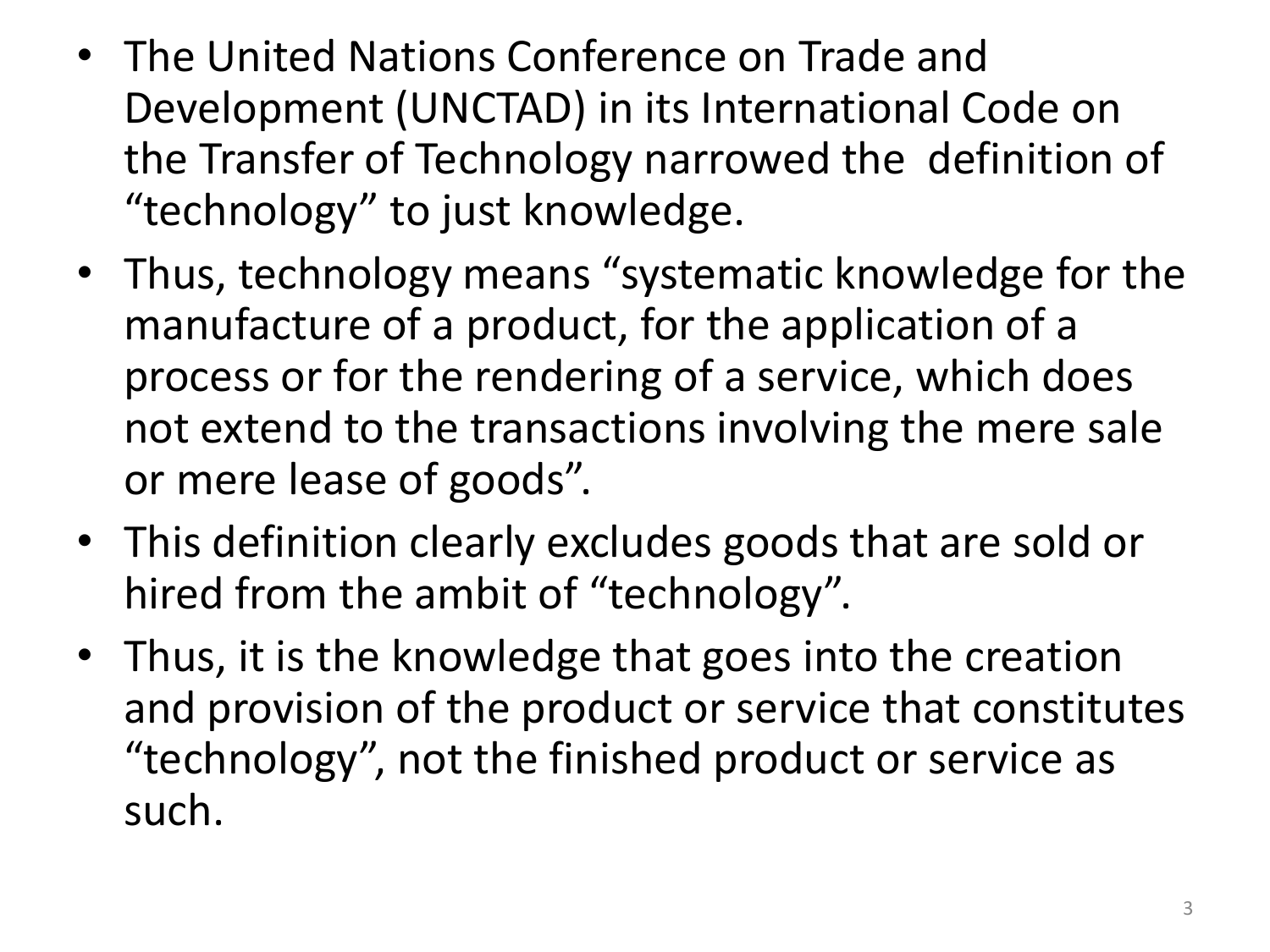- But as we already knew from the examination of the concept of technology, UNCTAD's definition is restrictive and narrow.
- Don't forget that we had earlier conceptualized technology as encompassing:
- *tools and instruments* to enhance human ability to shape nature and solve problems;
- *knowledge* of how to create things or how to solve problems; and,
- *culture* (our understanding of the world, our value systems).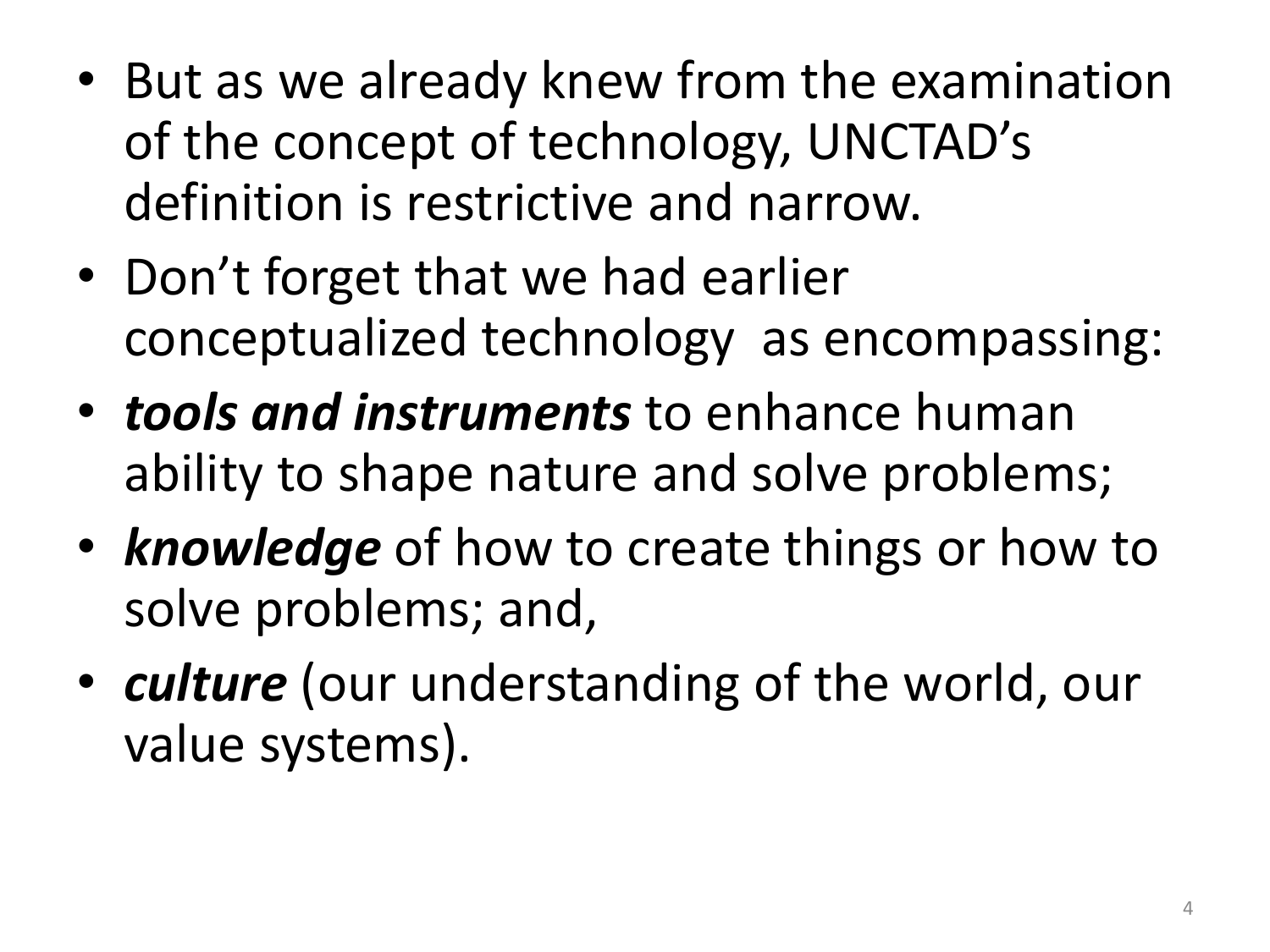- The ordinary meaning of "transfer" is "to move from one place to another, or cause somebody or something to do so"**.**
- With regard to technology, the term "transfer" encompasses **diffusion of technologies** and technology cooperation across and within countries.
- Technology transfer is the suite of processes encompassing all dimensions of the origins, flows and uptake of know-how, experience and equipment amongst, across and within countries, stakeholder organizations and institutions.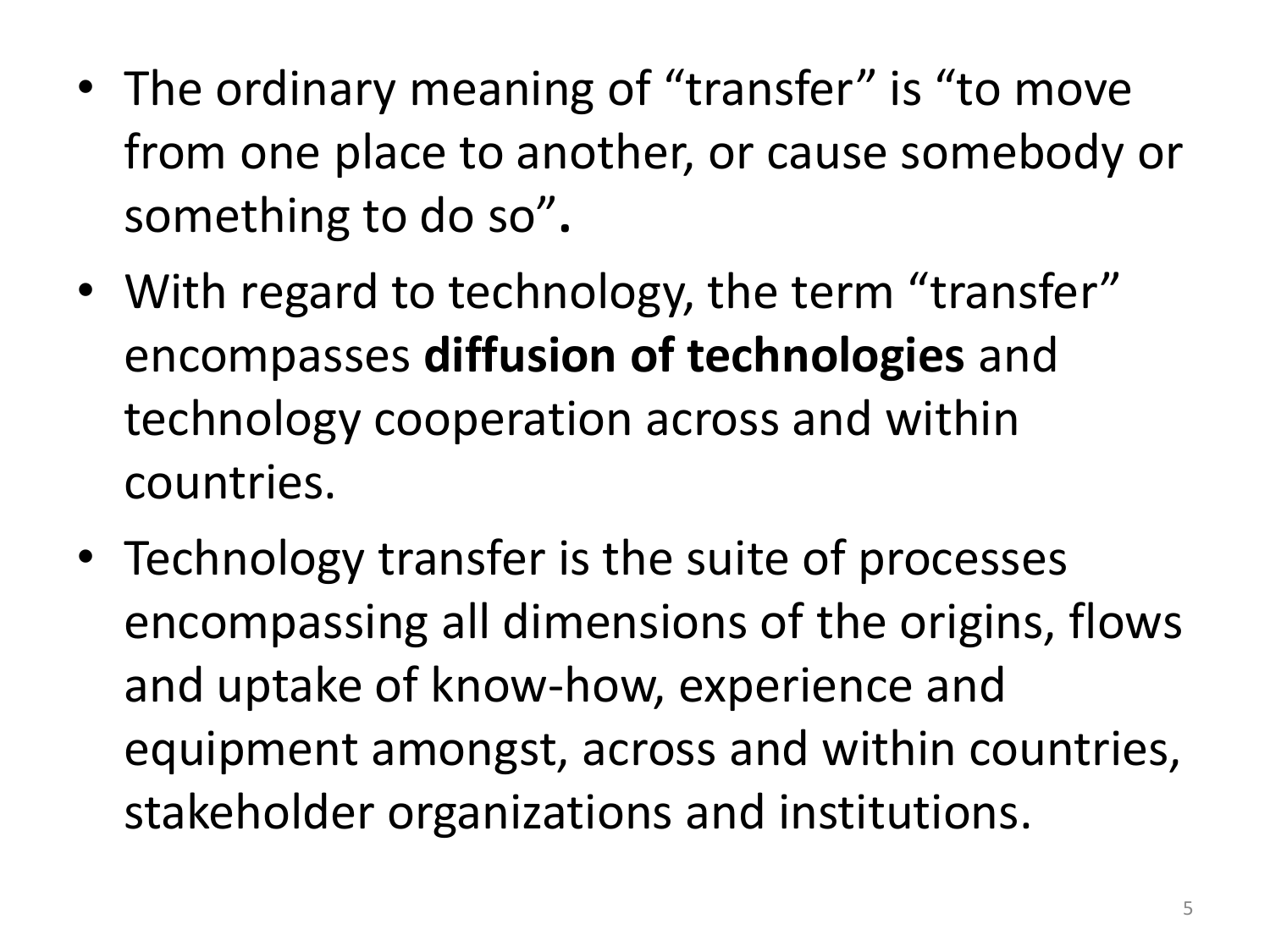- Technology transfer involves processes between developed countries, developing countries and countries with economies in transition, amongst developed countries, amongst developing countries and amongst countries with economies in transition.
- It also comprises the process of learning to understand, utilize and replicate the technology, including the capacity to choose it and adapt it to local conditions and integrate it with indigenous technologies.
- Despite the simplicity in the foregoing explanation, defining technology transfer is difficult due to the complexity of the technology transfer processes; perceptions of different disciplines and the purpose of the research.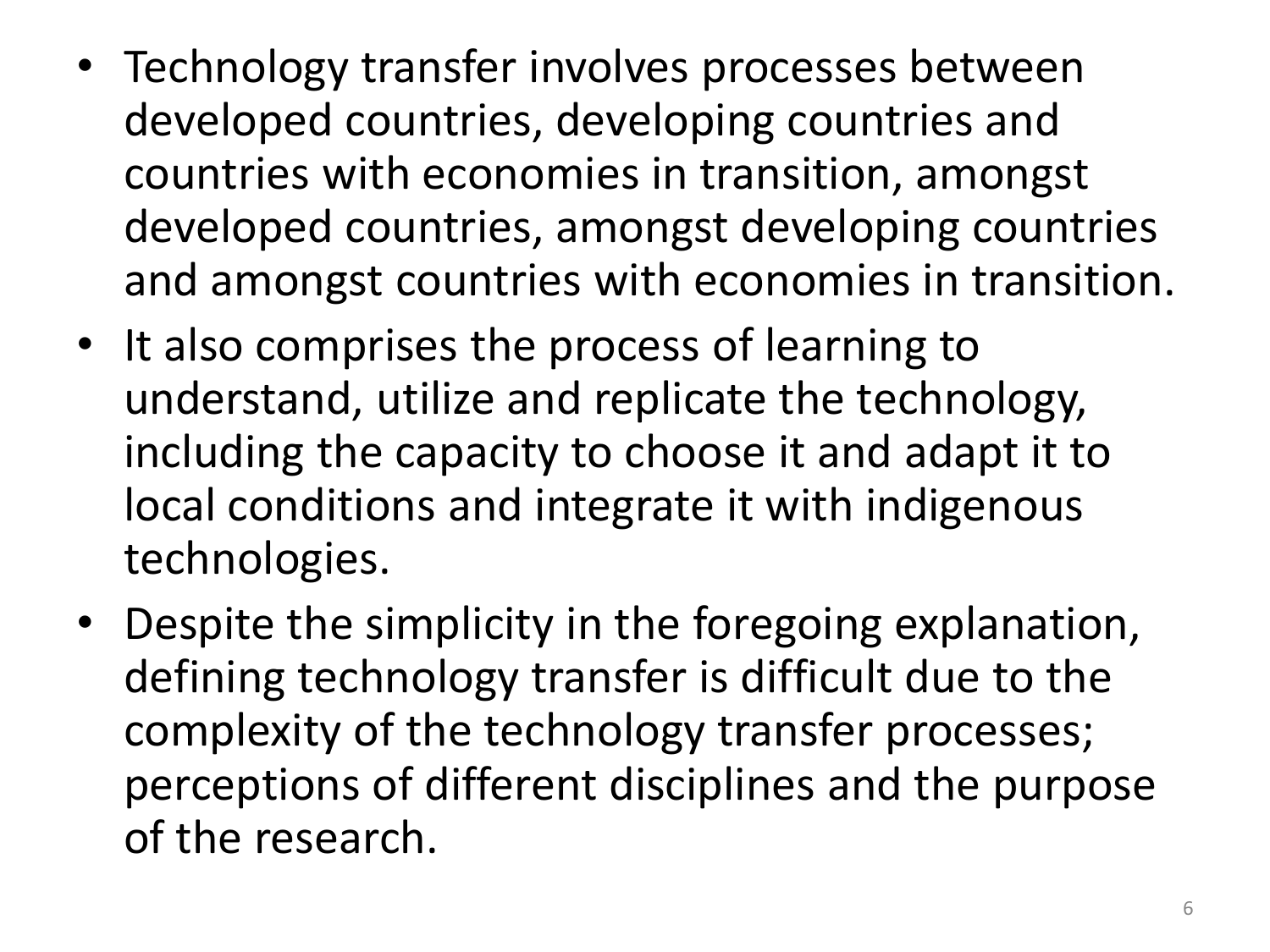- As Zhao and Reisman (1992) noted in their review of technology transfer literature that the definition of technology transfer differs substantially from one discipline to the next.
- They observe that economists tend to define technology on the basis of the properties of generic (broad) knowledge, focusing particularly on variables that relate to production and design.
- Sociologists tend to link technology transfer to innovation and to view technology, including social technology, as ''a design for instrumental action that reduces the uncertainty of cause– effect relationships involved in achieving a desired outcome''.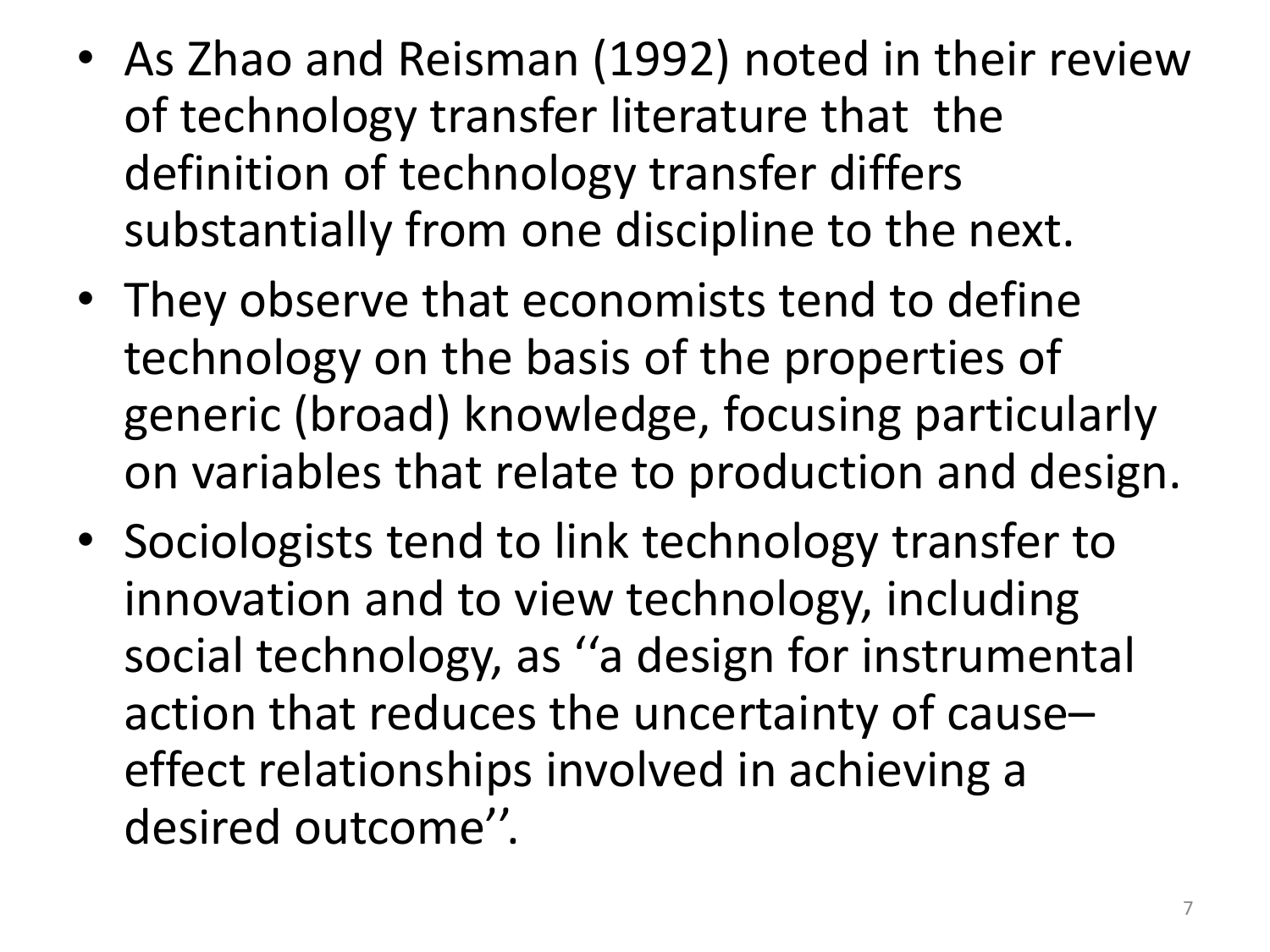- Anthropologists tend to view technology transfer broadly within the context of cultural change and the ways in which technology affects change.
- Those from the business disciplines tend to focus on stages of technology transfer, particularly relating to design and production stages, as well as sales.
- Management researchers are more likely than others to focus on intra-sector transfer and on the relation of technology transfer to strategy.
- Recently, researchers have focused extensively on alliances among firms and how alliances pertain to the development and transfer of technology.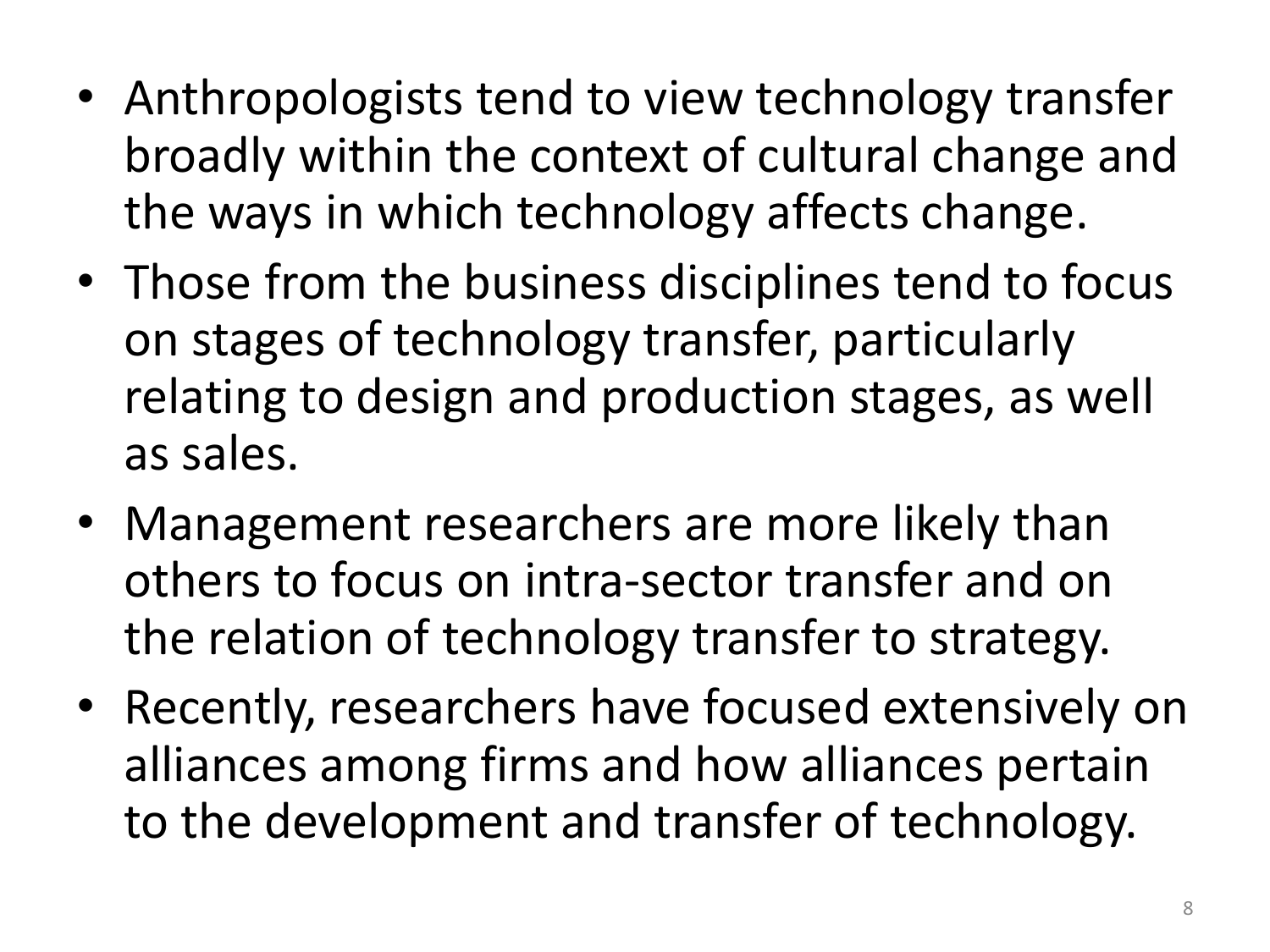- As already mentioned, technology transfer specifically involves the process of movement of technology from one entity to another.
- The transfer may be said to be successful if the receiving entity, the transferee, can effectively utilise the technology transferred and eventually assimilate it.
- The movement may involve physical assets, know-how, and technical knowledge.
- Technology transfer in some situations may be confined to relocating and exchanging personnel or the movement of a specific set of capabilities.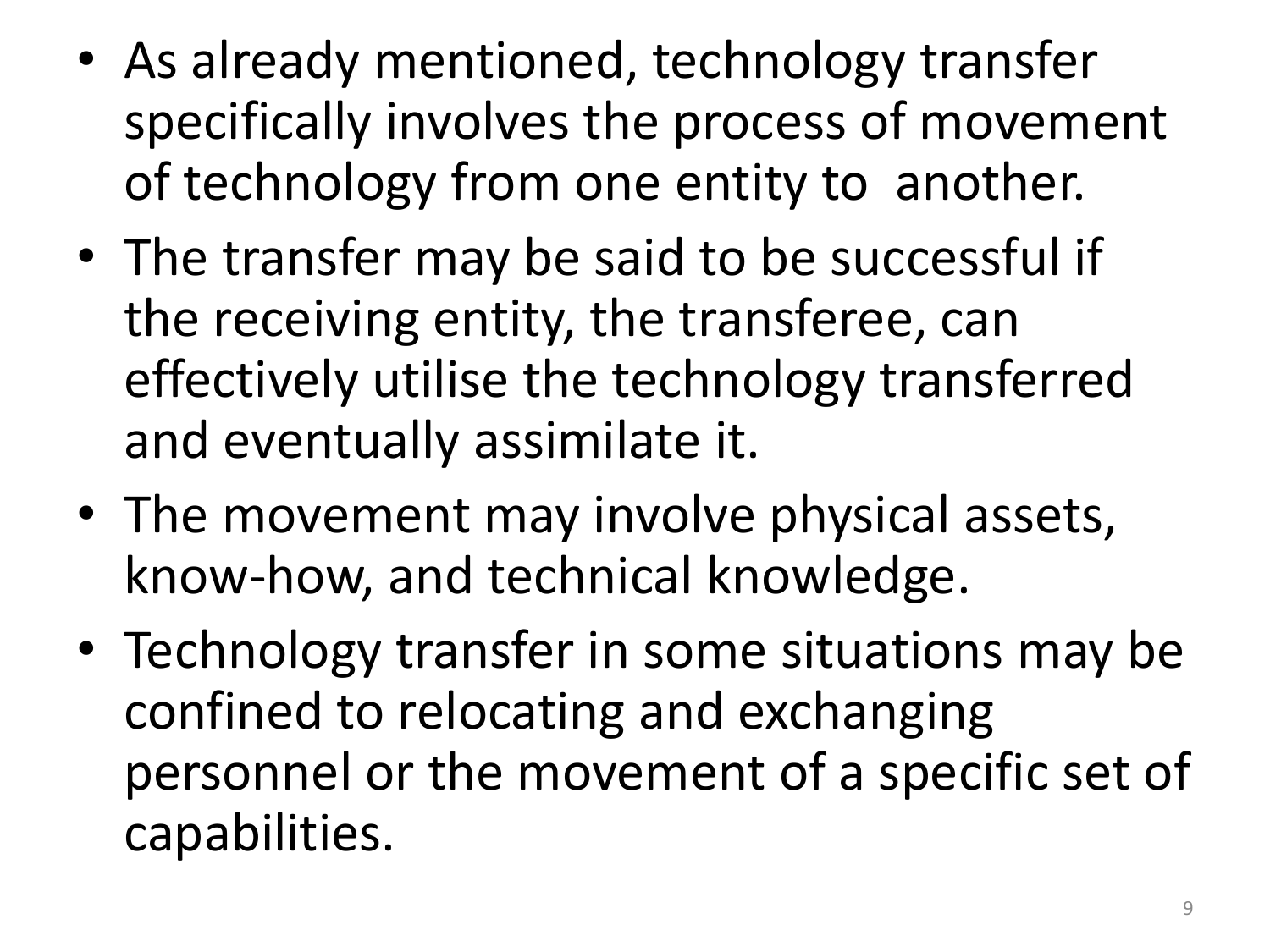- Technology transfer has also been used to refer to movements of technology from the laboratory to industry, developed to developing countries, or from one application to another domain.
- In a very restrictive sense, where technology is considered as information, technology transfer is sometimes defined as the application of information into use.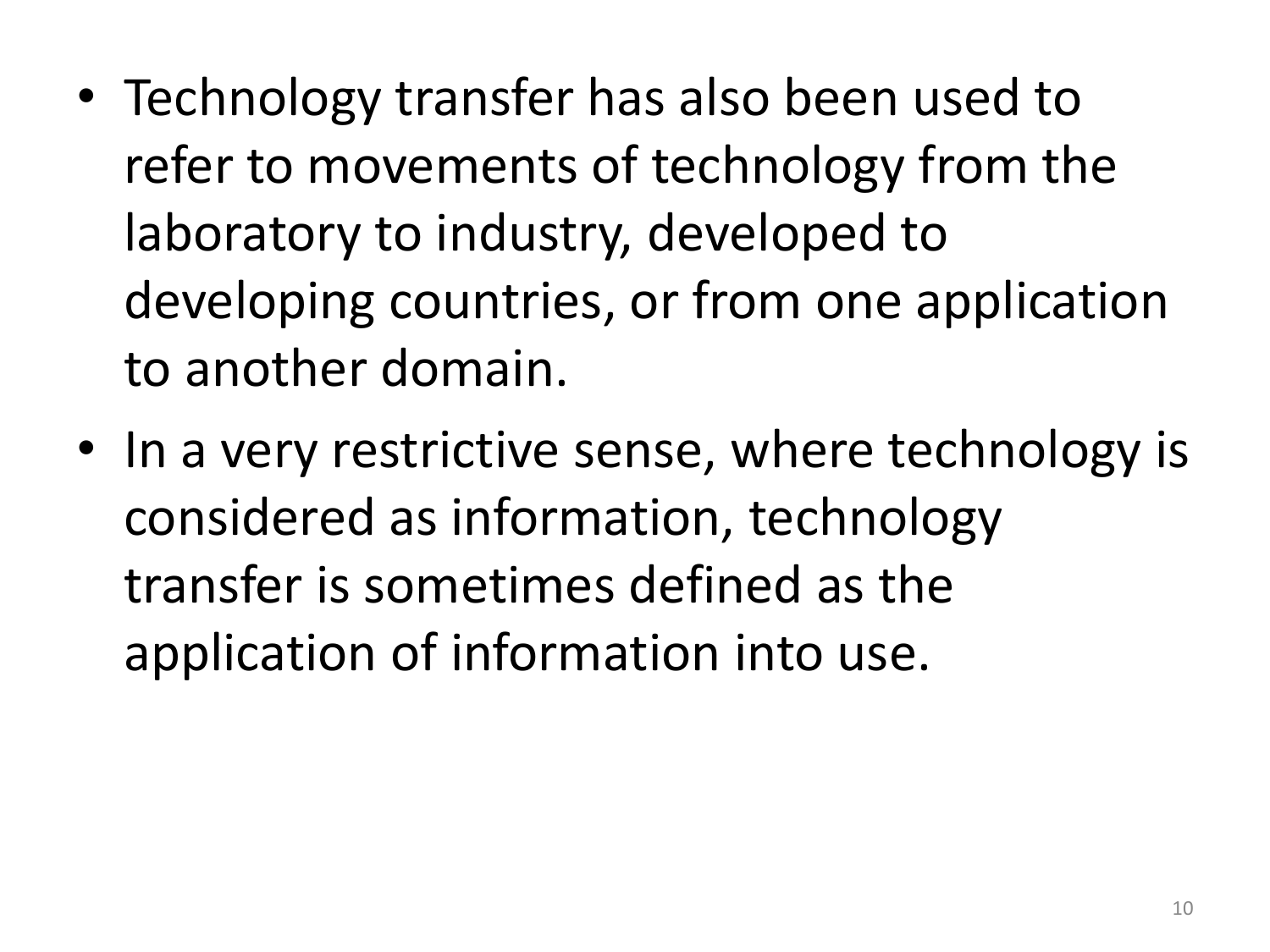- In essence, we can say that *Technology transfer* is the process by which commercial technology is disseminated.
- It is also the process of sharing of skills, knowledge, technologies, methods of manufacturing, samples of manufacturing and facilities among governments and other institutions to ensure that scientific and technological developments are accessible to a wider range of users who can then further develop and exploit the technology into new products, processes, applications, materials or service.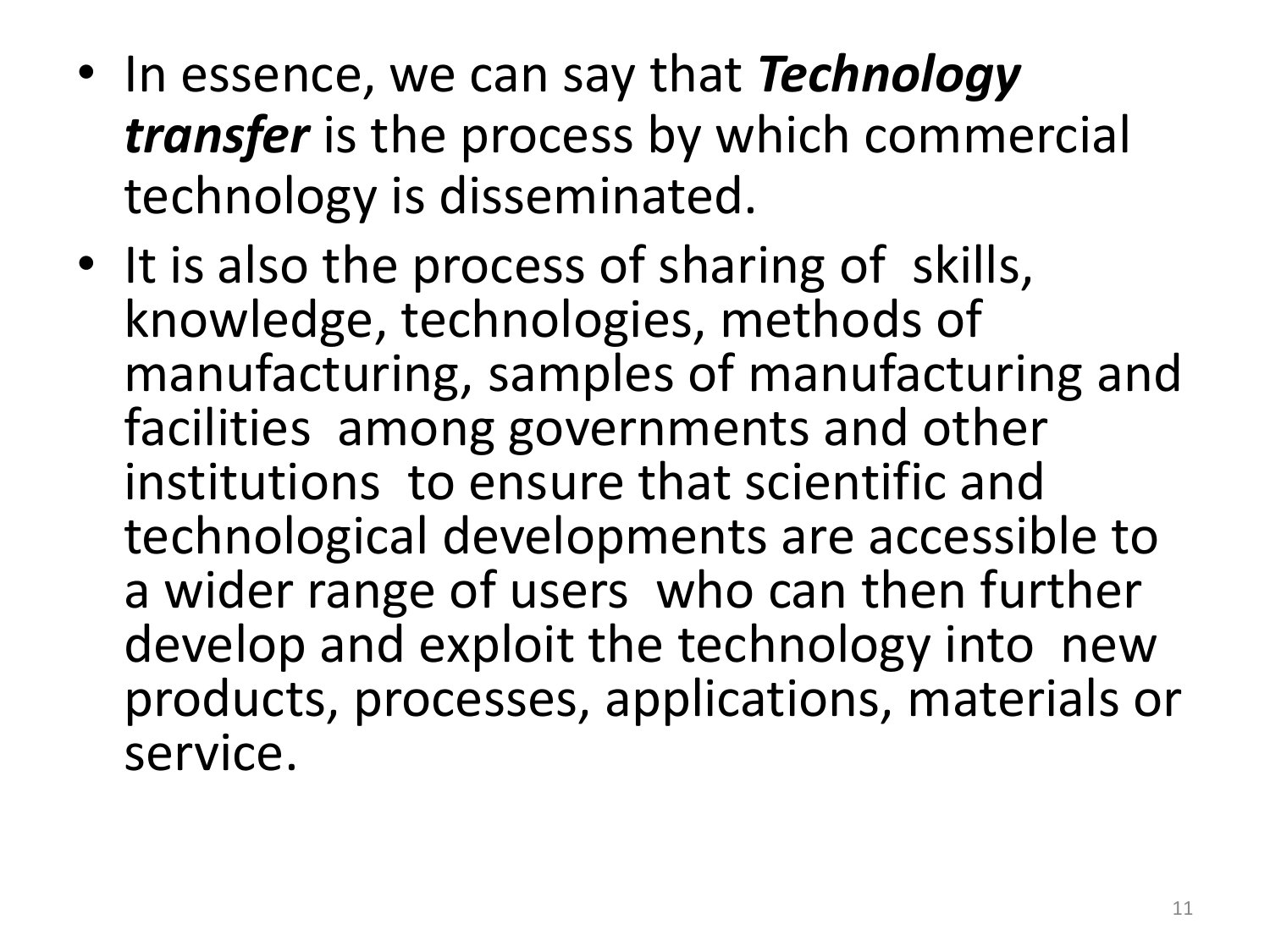• Technology transfer can take place via informal interactions between individuals; formal consultancies, publications, workshops, personnel exchanges, and joint projects involving groups of experts from different organizations; and the more readily measured activities such as patenting, copyright licensing, and contract research.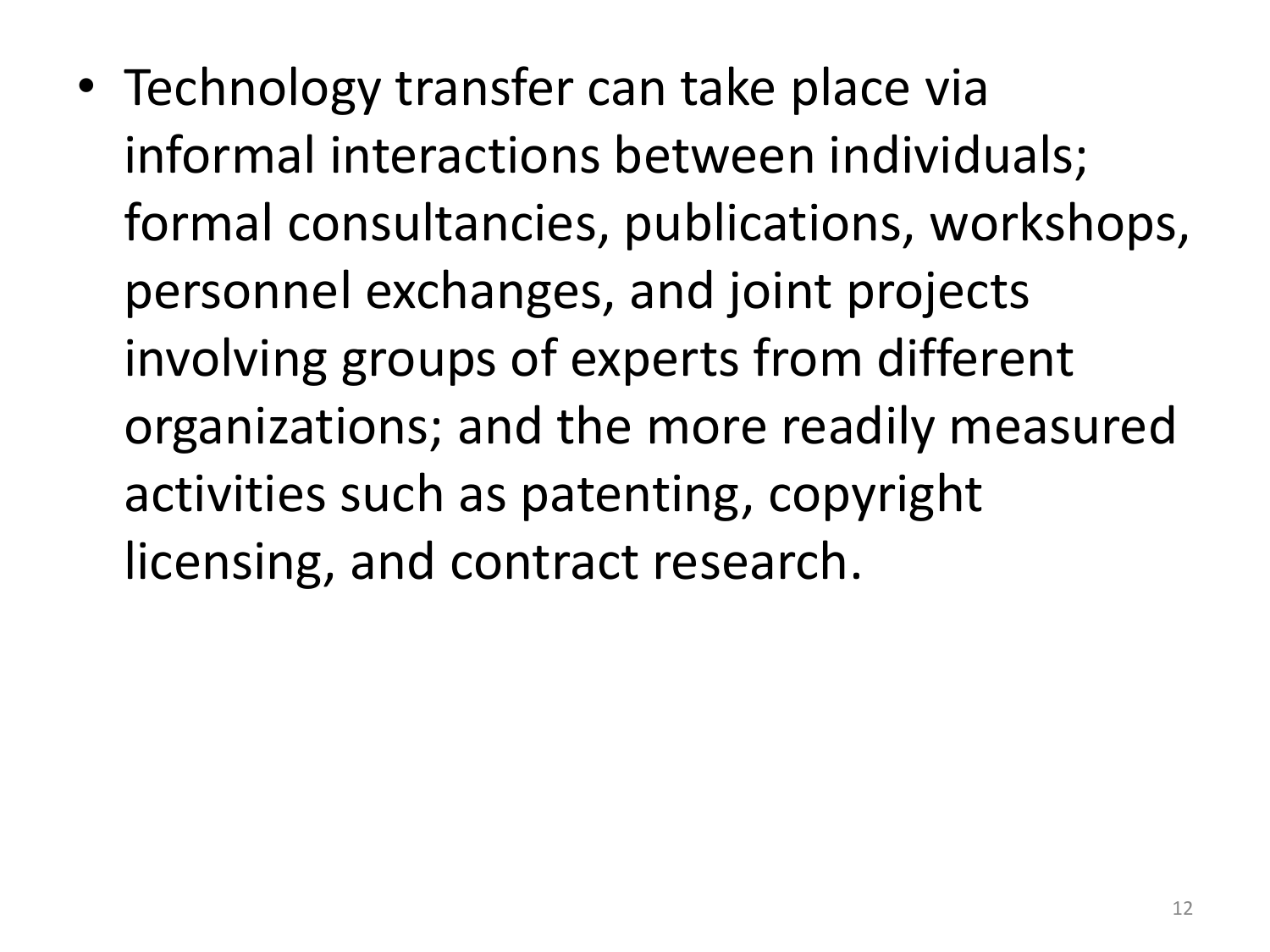- **Types of Technology Transfer**
- Edwin Mansfield in *Technology Transfer, Productivity, and Economic Policy* (1986) classified technology transfer into:
- $\checkmark$  vertical and,
- $\checkmark$  horizontal technology transfer.
- **Vertical technology transfer** occurs when information is transmitted from basic research to applied research, from applied research to development, and from development to production.
- Such transfers occur in both directions, and the form of the information changes as it moves along this dimension.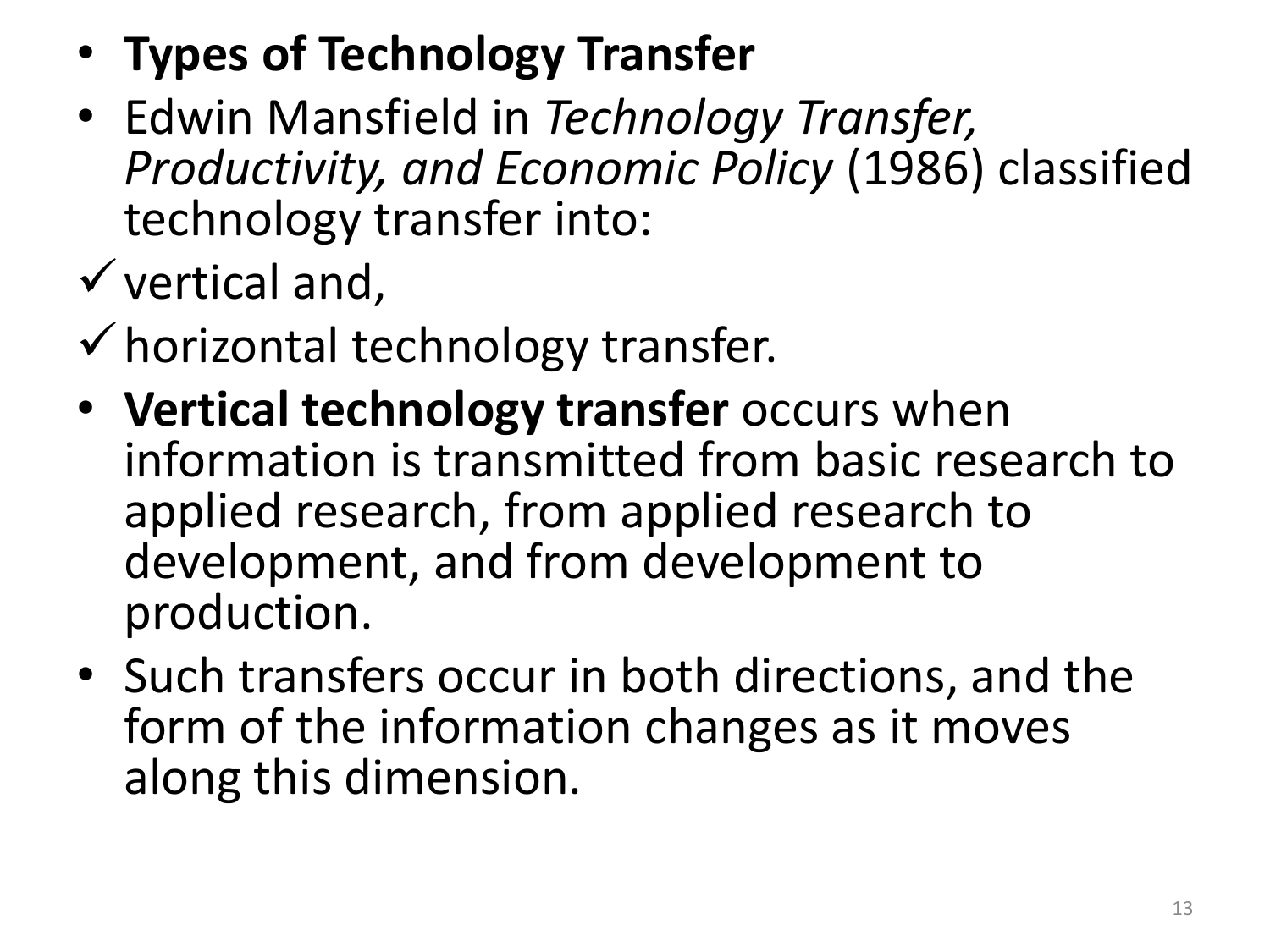- **Horizontal transfer of technology** occurs when the technology used in one place, organisation, or context is transferred and used in another place, organisation, or context.
- Technology transfer may include "material transfer, design transfer, and capacity transfer."
- *Material transfer* refers to the transfer of a new material or product while *design transfer*  corresponds to the transfer of designs and blueprints that can facilitate the manufacturing of the material or product by the transferee. *Capacity transfer* involves the transfer of knowwhy and know-how to adapt, and modify the material or product to suit various requirements.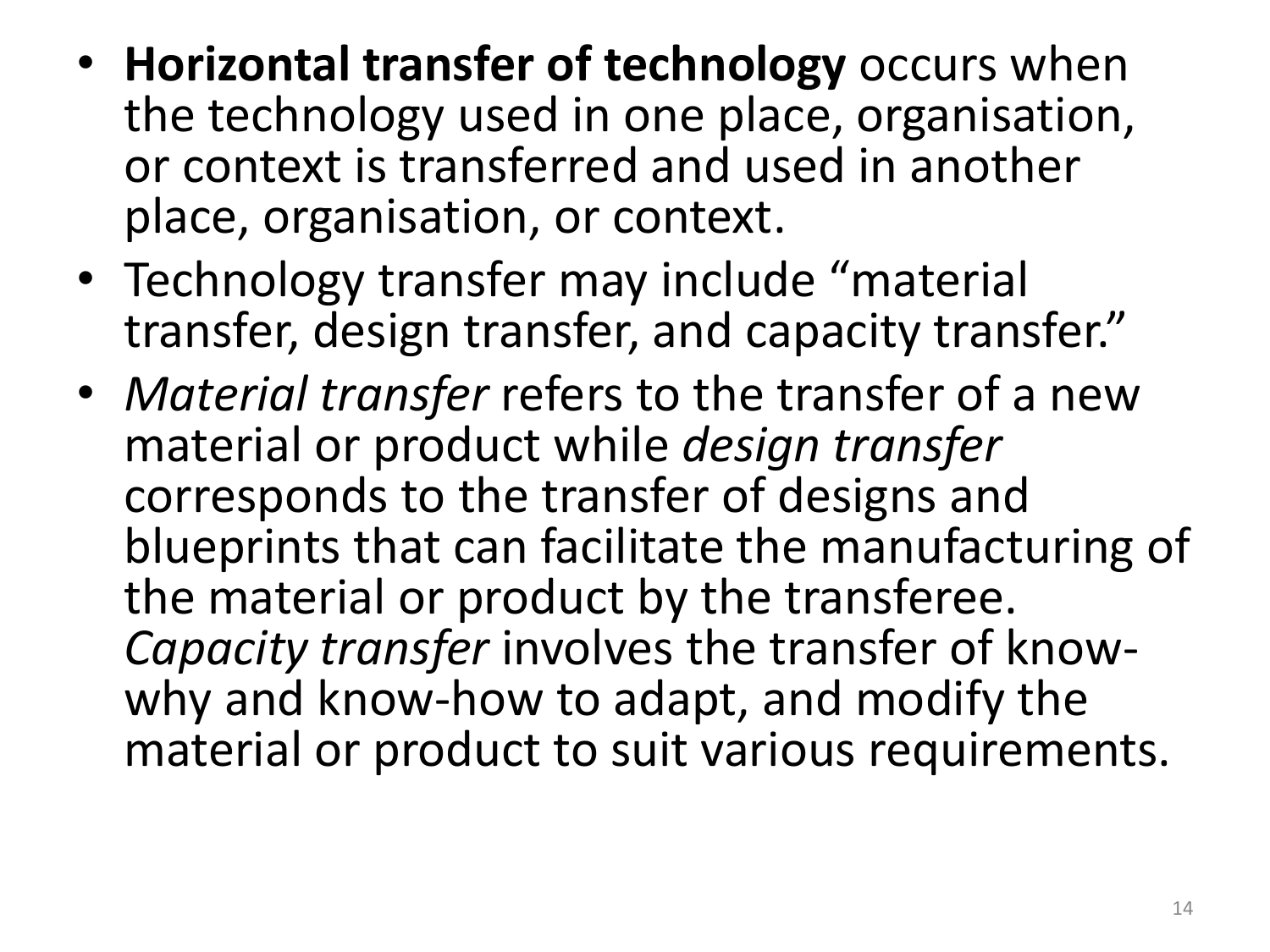#### • **Types of Transactions in Technology Transfer**

- Among the types of transfer transactions that may be used, the TOT Code has listed the following:
- "(a*) The assignment, sale and licensing of all forms of industrial property*, except for trade marks, service marks and trade names when they are not part of transfer of technology transactions;
- (b) The provision of know-how and technical expertise in the form of feasibility studies, plans, diagrams, models, instructions, guides, formulae, basic or detailed engineering designs, specifications and equipment for training, services involving technical advisory and managerial personnel, and personnel training;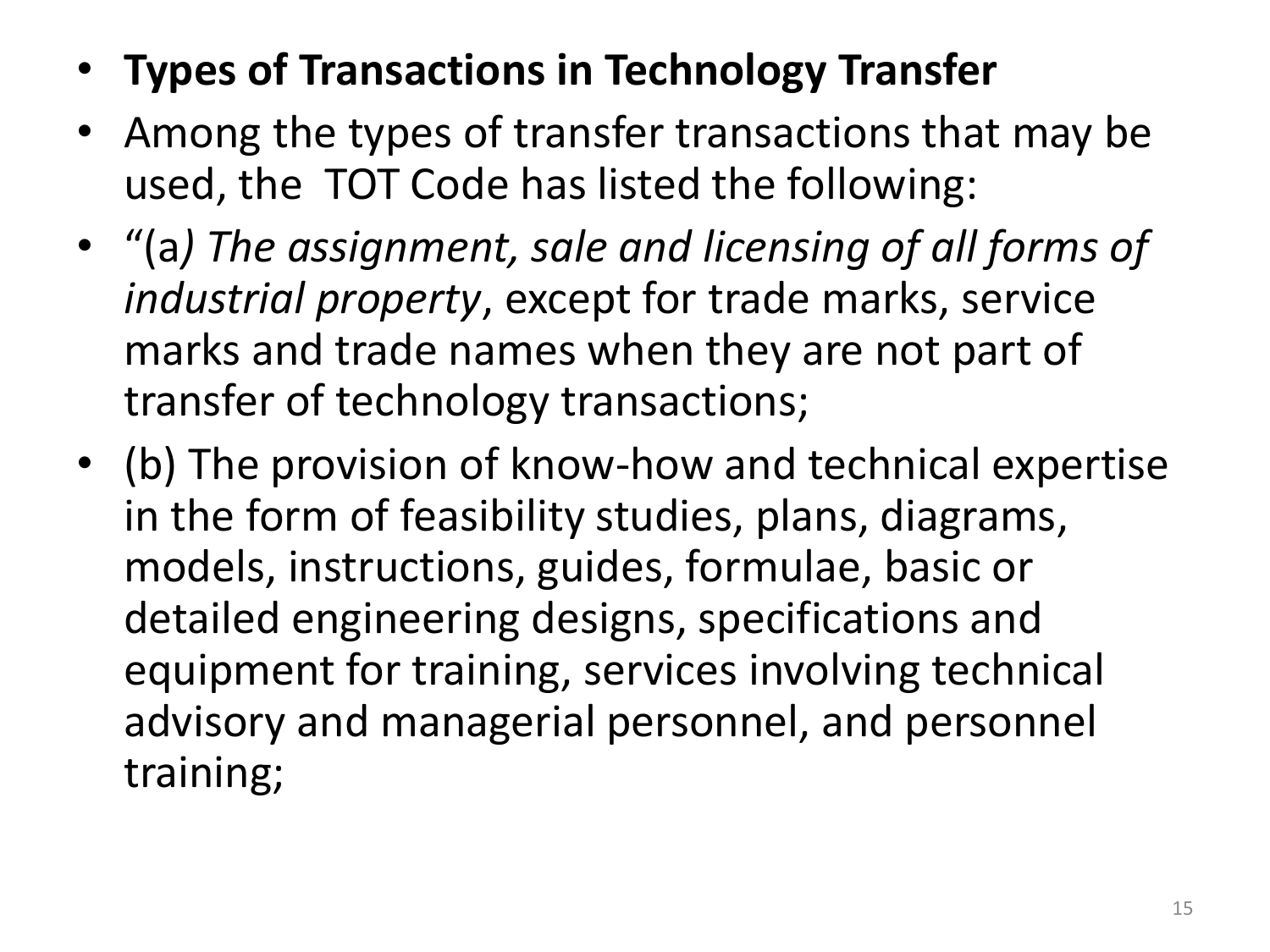- (c) The provision of technological knowledge necessary for the installation, operation and functioning of plant and equipment, and turnkey projects;
- (d) The provision of technological knowledge necessary to acquire, install and use machinery, equipment, intermediate goods and/or raw materials which have been acquired by purchase, lease or other means;
- (e) The provision of technological contents of industrial and technical co-operation arrangements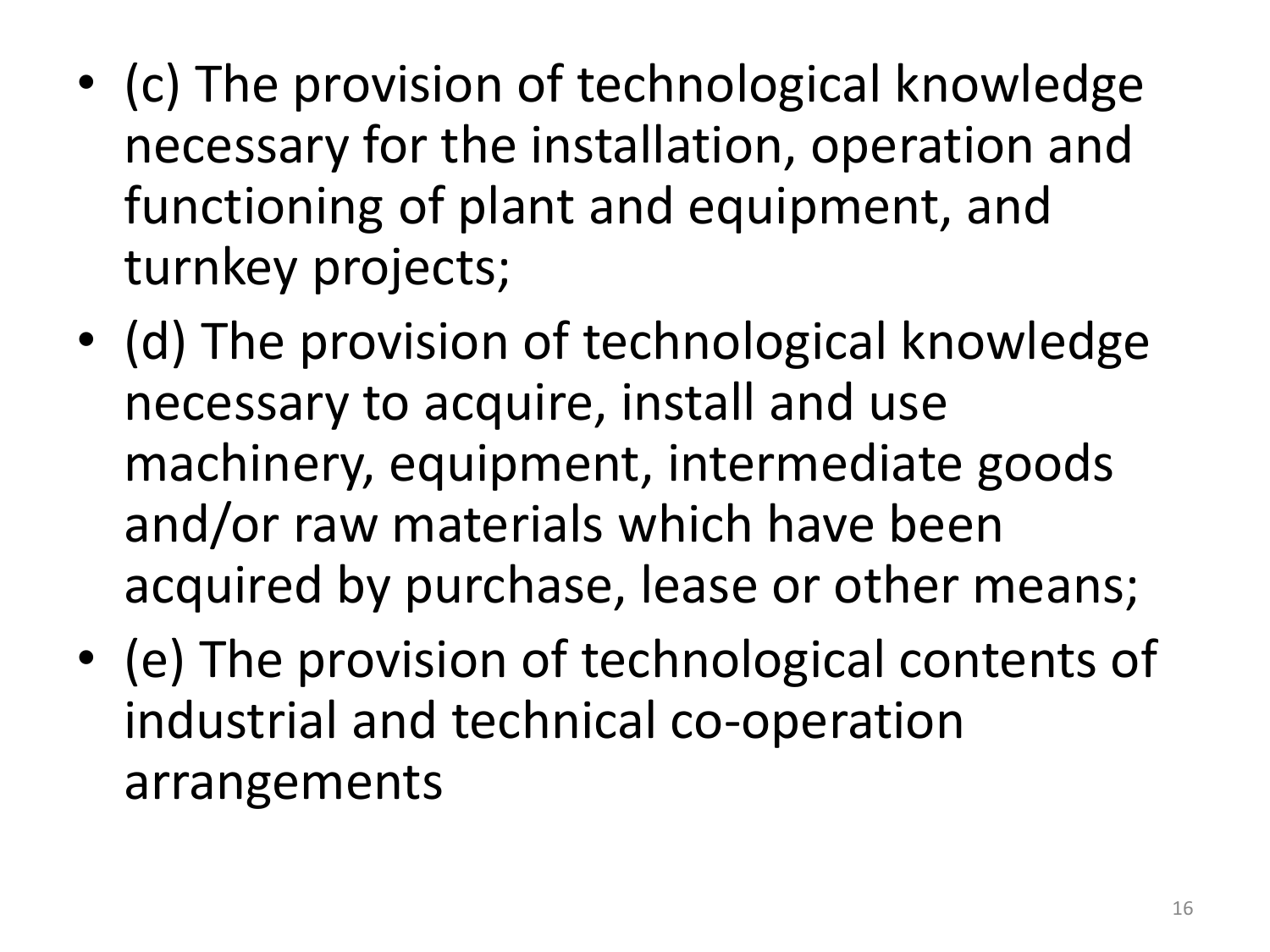- **Distinction between Technology Transfer and Technology Diffusion**
- Technology diffusion is better seen as another benefit that the transfer of technology may bring to a host economy.
- This can be achieved by the fact that the introduction of a technology into a host country creates an awareness of that technology.
- That awareness may spill over into the economy as a whole. This may occur without any deliberate intent, simply through the passage of time, or it may occur as a result of deliberate policies on the part of the host country, such as training requirements for local personnel or the compulsory licensing of technology to local firms, or as a result of TNC strategy in the form of purchase of inputs, components and services from local firms, requiring the latter to become familiar with the technology involved so as to be able to perform the functions required by the TNC.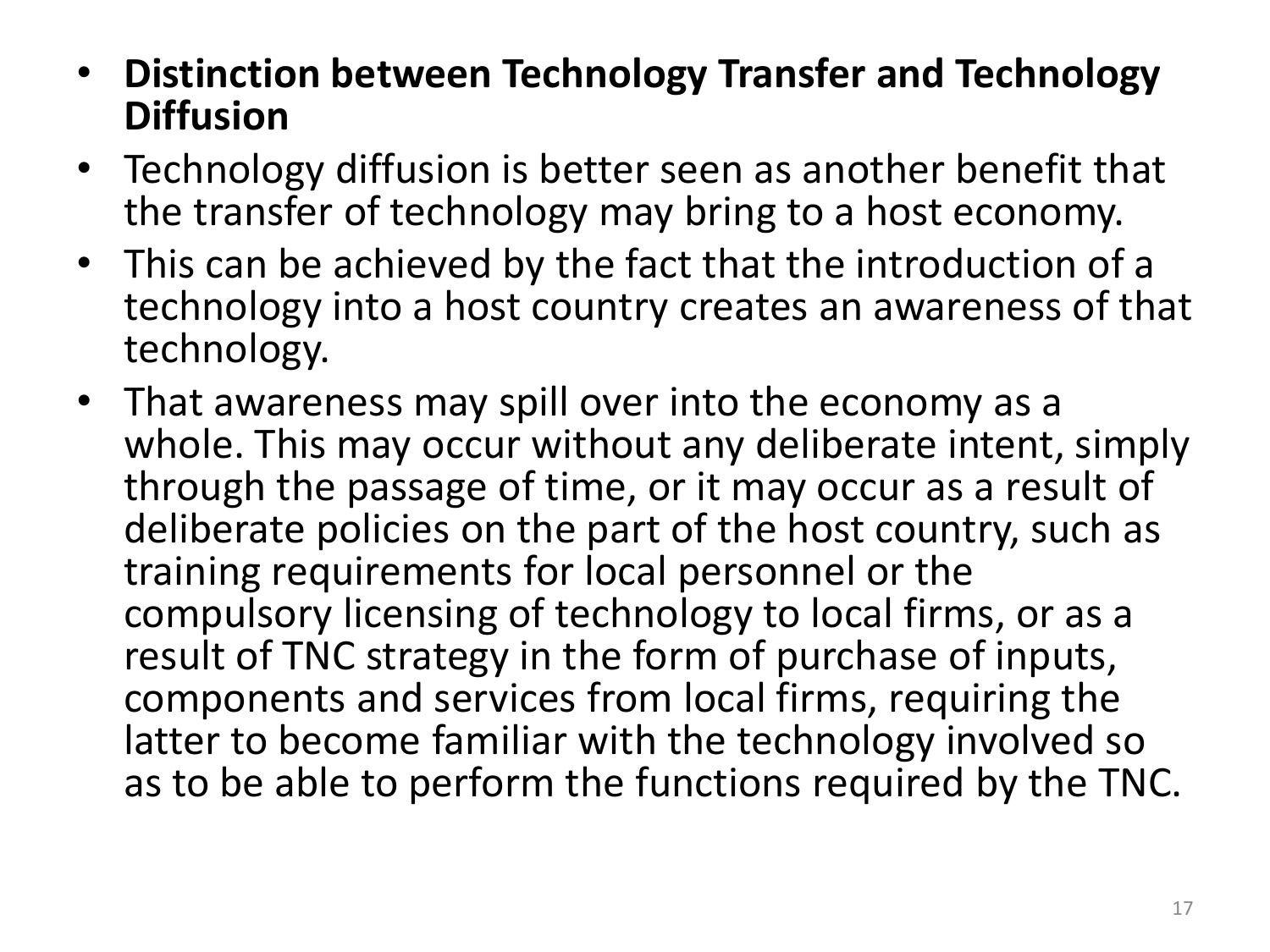- At an earlier stage in the debate on technology transfer to developing countries, it was assumed that the main issue to be resolved was the securing of access to new technology.
- What has become increasingly apparent since that time is that the mere possession of technology does not result in improved technical development or economic gain: the capacity to understand, interact with and learn from that technology is critical.
- Thus, in the contemporary context, the design of policies must rely on an understanding of the technology development process, the role of TNCs in this process, and their interactions with local learning (UNCTAD, 1999, pp. 196-197).
- Furthermore, TNCs play an important role in the generation, transfer and diffusion of technology.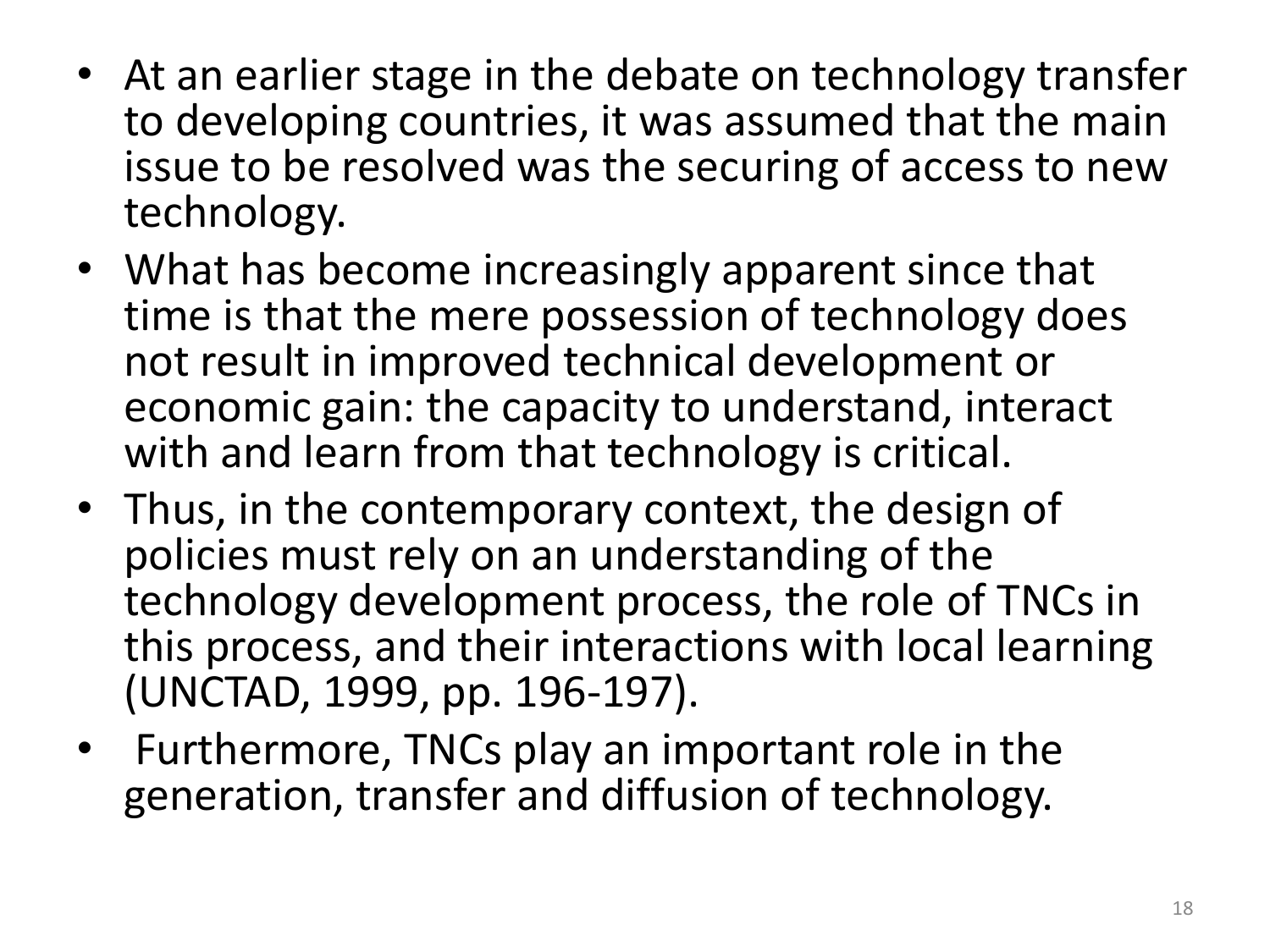- **Stakeholders in Technology Transfer**
- *Technology Producers*  University and federal laboratories(public sector); corporate laboratories and independent inventors (private sector);
- *Technology Consumers*  Manufacturers (private sector); government agencies (public sector);
- *Product Producers*  Manufacturers (private sector);
- *Product Consumers*  primary (end users) and secondary consumers (individuals who buy and recommend or service providers);
- *Resource Providers*  government agencies (grants, contracts, public insurance); private insurance companies (reimbursement); Technology transfer intermediaries (brokers); venture capitalists (private investors)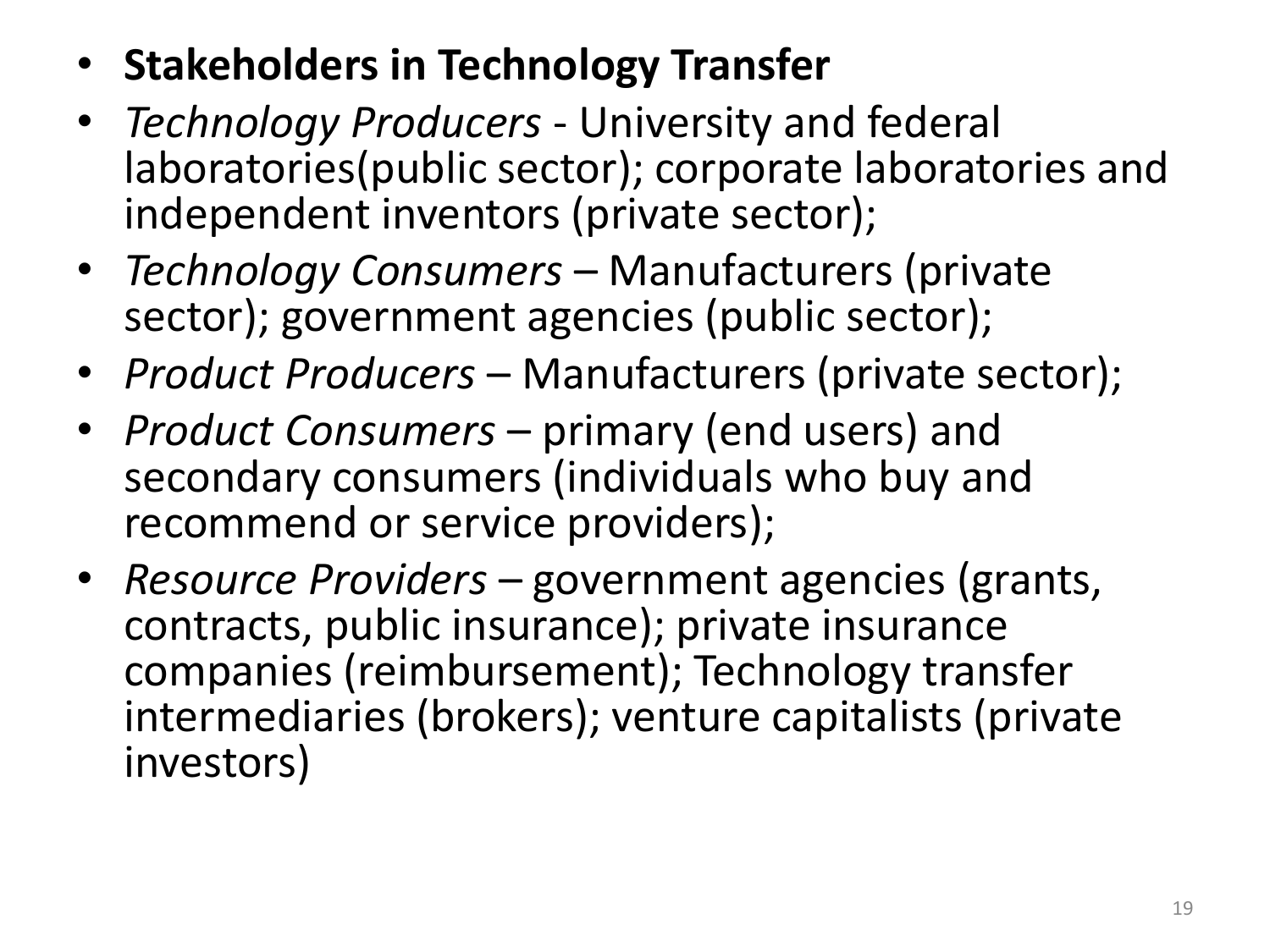- **The transferring level**
- **International**—from the DCs to NICs or LDCs
	- **Regional**—indigenous vs. foreign (between international organisations and national organisations
	- between industrialised economies and developing economies )
	- **Industrial**—the threat of outsiders (between the research and development (R&D) departments and the other departments of a single business)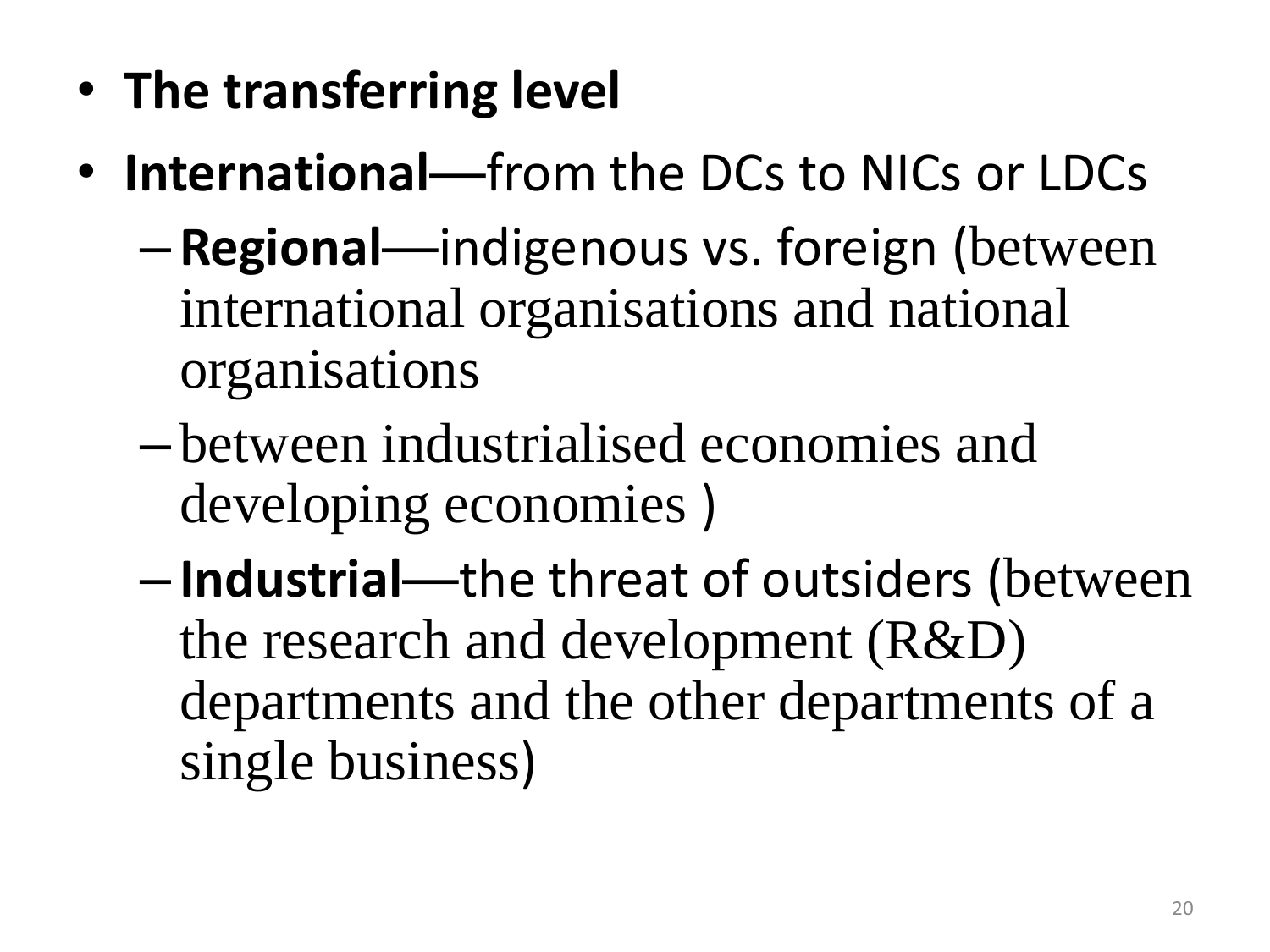- **Corporation**—licensing program (between various entities or branches of a business group
- in a franchising operation from the franchisor to the franchisee)
- **Internal**—the issue of transferring price. Transfer can be between Public Universities or Government Research Institutes and private industry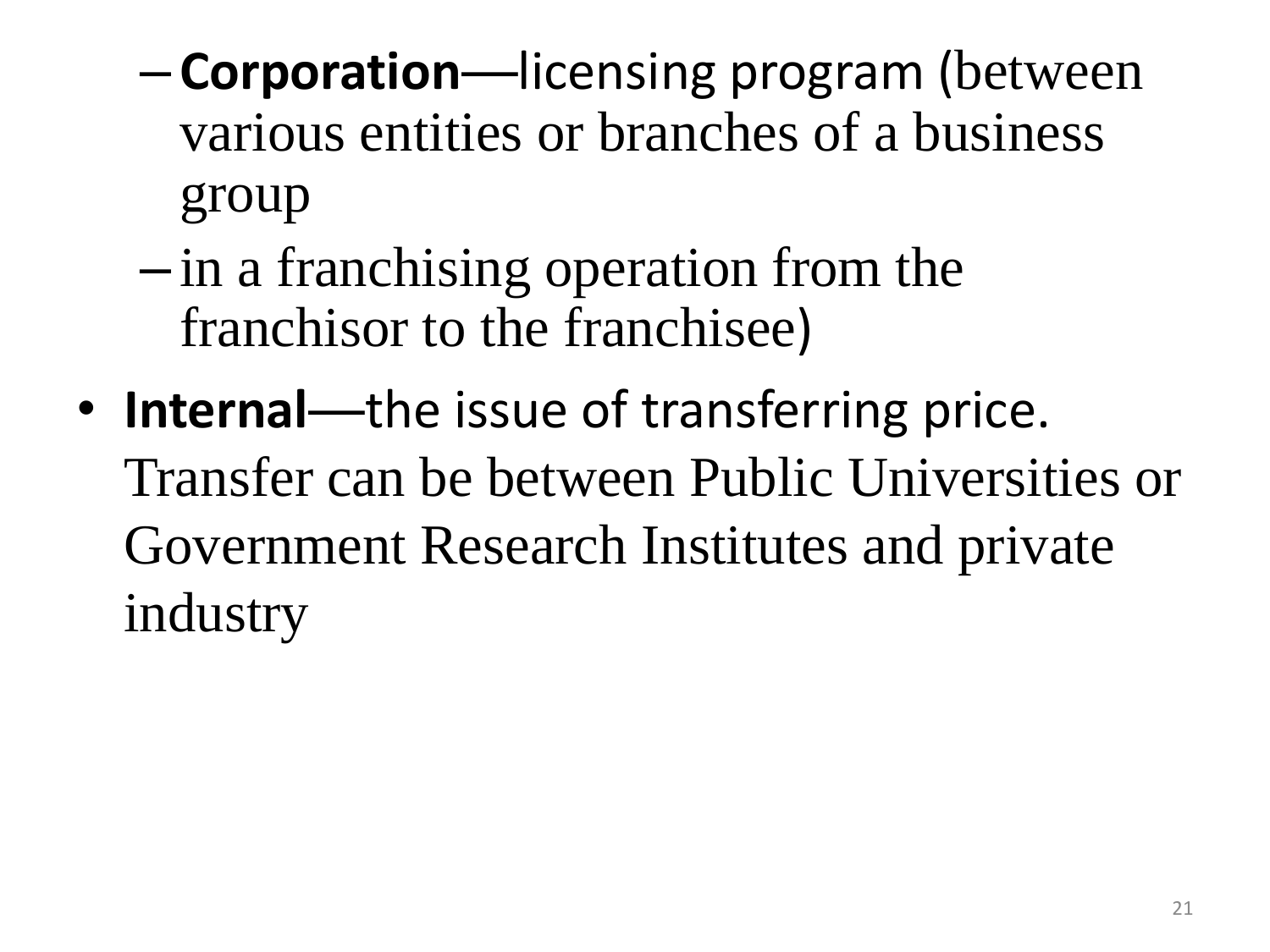### • **Channels of Technology Flow**

- And while the WIPO emphasizes licensing as the major vehicle for technology transfer there are other methods of transmission
	- Government's local participation requirements for foreign firms setting up in its jurisdiction;
	- Legitimate reverse engineering;
	- Access to publicly available knowledge through patent data bases;
	- Straight out infringement activity
		- ❖ Industrial espionage
		- **\*** Most large corporate enterprises today have divisions for strategic planning that require intelligence reports.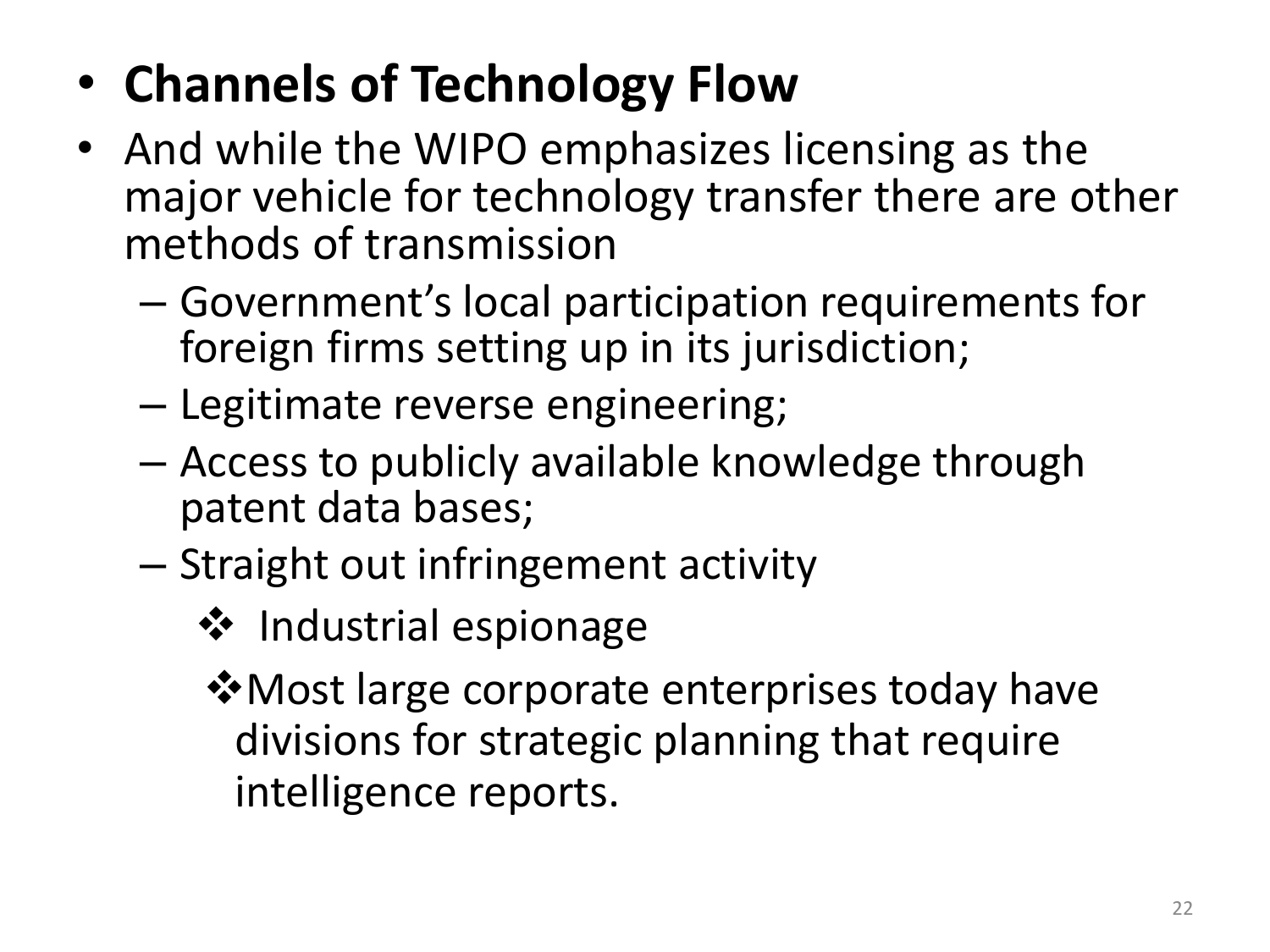- Competitive enterprises are undeniably interested in the plans of their competitors; despite laws against such practices, industrial espionage is difficult to detect and control and is known to be an active tool for gaining such foreknowledge.
- Many of the tools of government intelligence work are used, including electronic surveillance and aerial photographic reconnaissance, and attempts are even made to recruit defectors.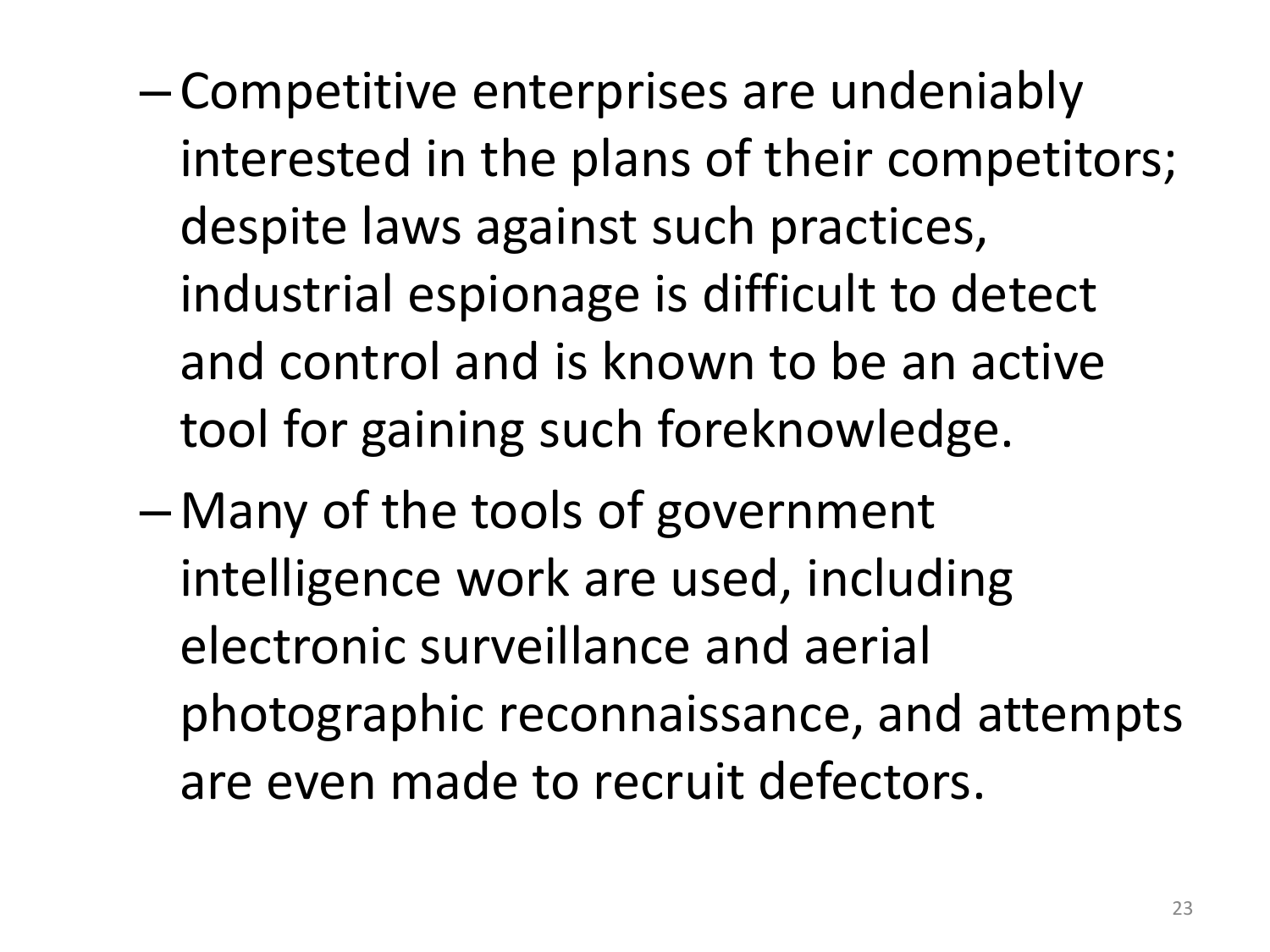- **Common Pathways to Transferring Technology**
- There are pathways through which stakeholders can interact to transfer technologies.
- They vary depending on:
	- sectors:
	- country circumstances; and.
	- type of technology.
- Pathways may be different for "close to market" technologies and for technology innovations still in the development phase.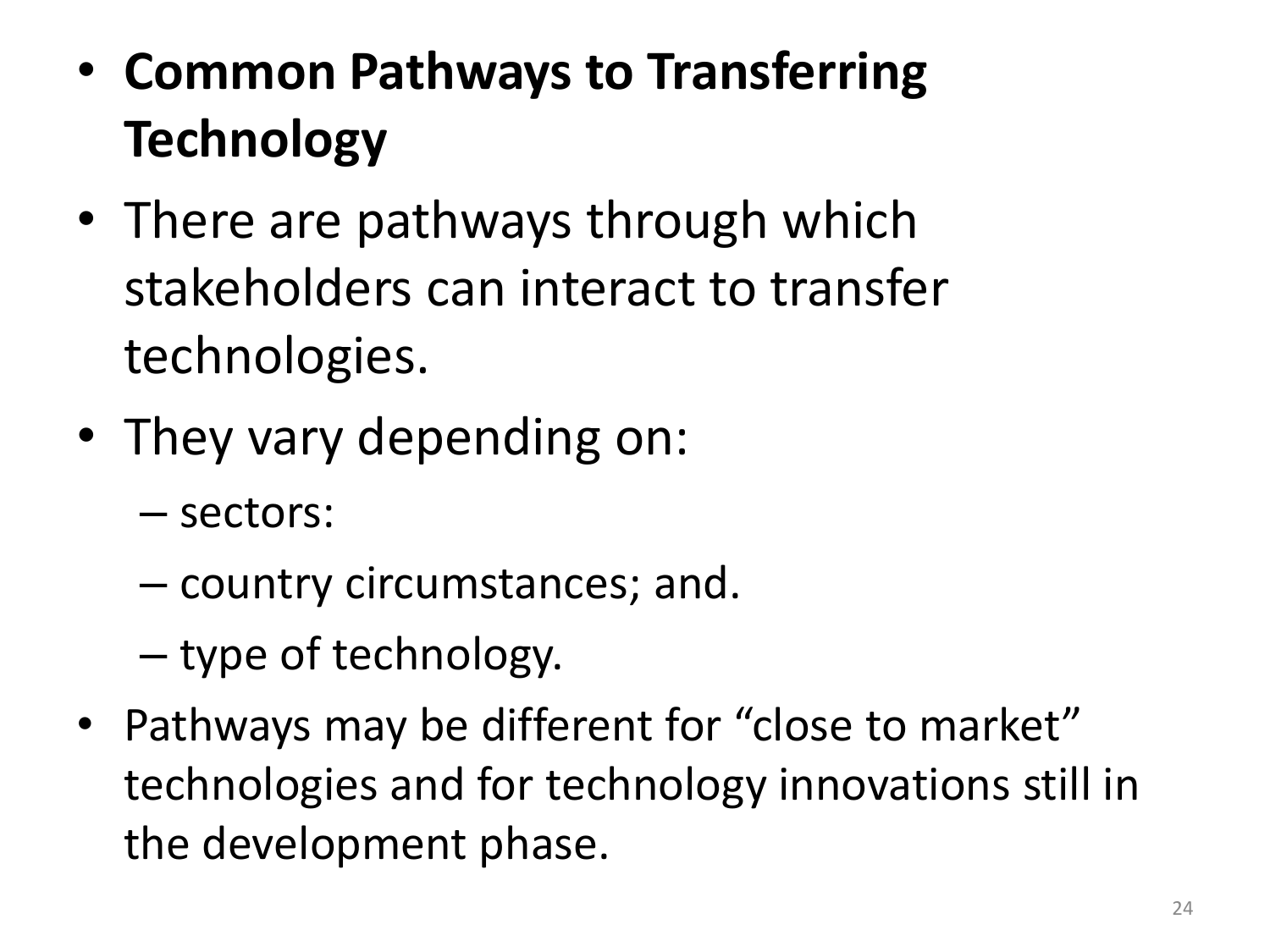- **Common pathways** include:
- Government assistance programmes,
- Direct purchases,
- Licensing,
- Foreign direct investment,
- Joint ventures,
- Cooperative research arrangements;
- Co-production agreements,
- Education and training, and,
- Government direct investment.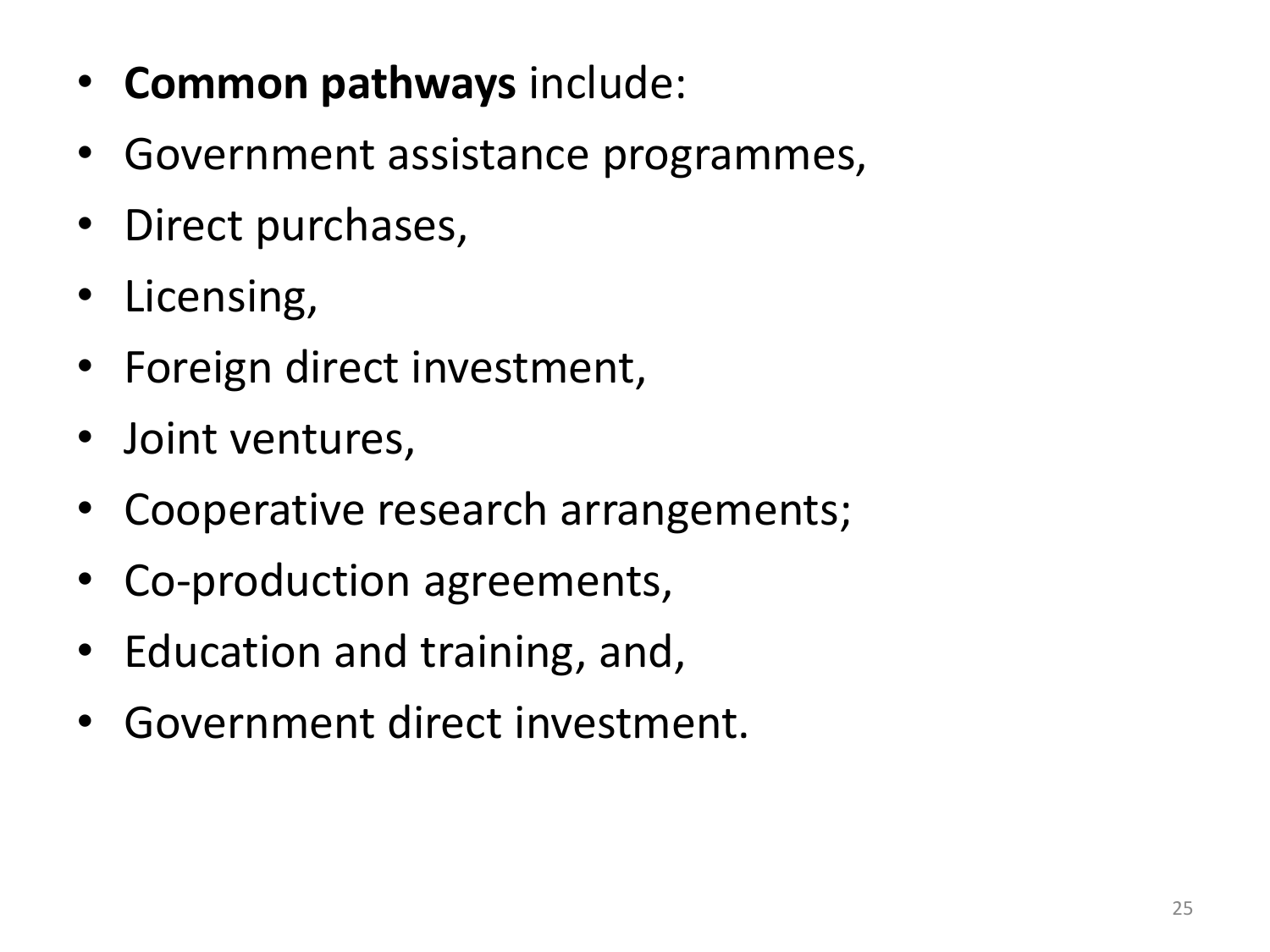- **Technology Transfer Processes**
- While technology transfer processes can be complex and intertwined, certain stages can be identified.
- These may include:
	- The identification of needs,
	- Choice of technology,
	- Assessment of conditions of transfer,
	- Agreement and implementation.
	- Evaluation and adjustment to local conditions, and replication.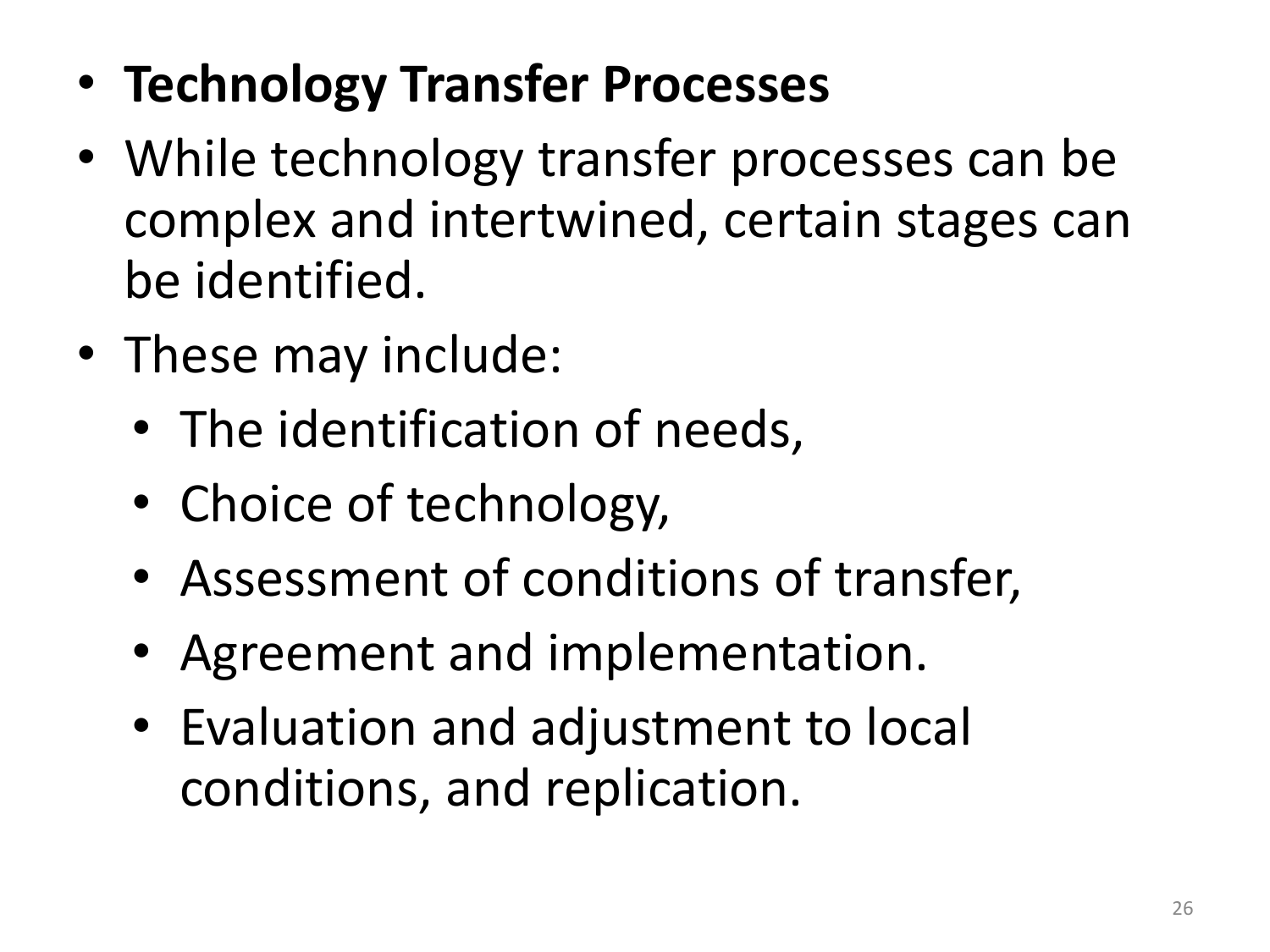#### **Barriers To The Transfer Of ESTs May Arise At Each Stage Of The Process.**

- These vary according to the specific context, for example from sector to sector, and can manifest themselves differently in developed countries, developing countries and countries with economies in transition.
- These barriers range from:
	- Lack of information;
	- Insufficient human capabilities;
	- Political and economic barriers such as political instability and lack of capital,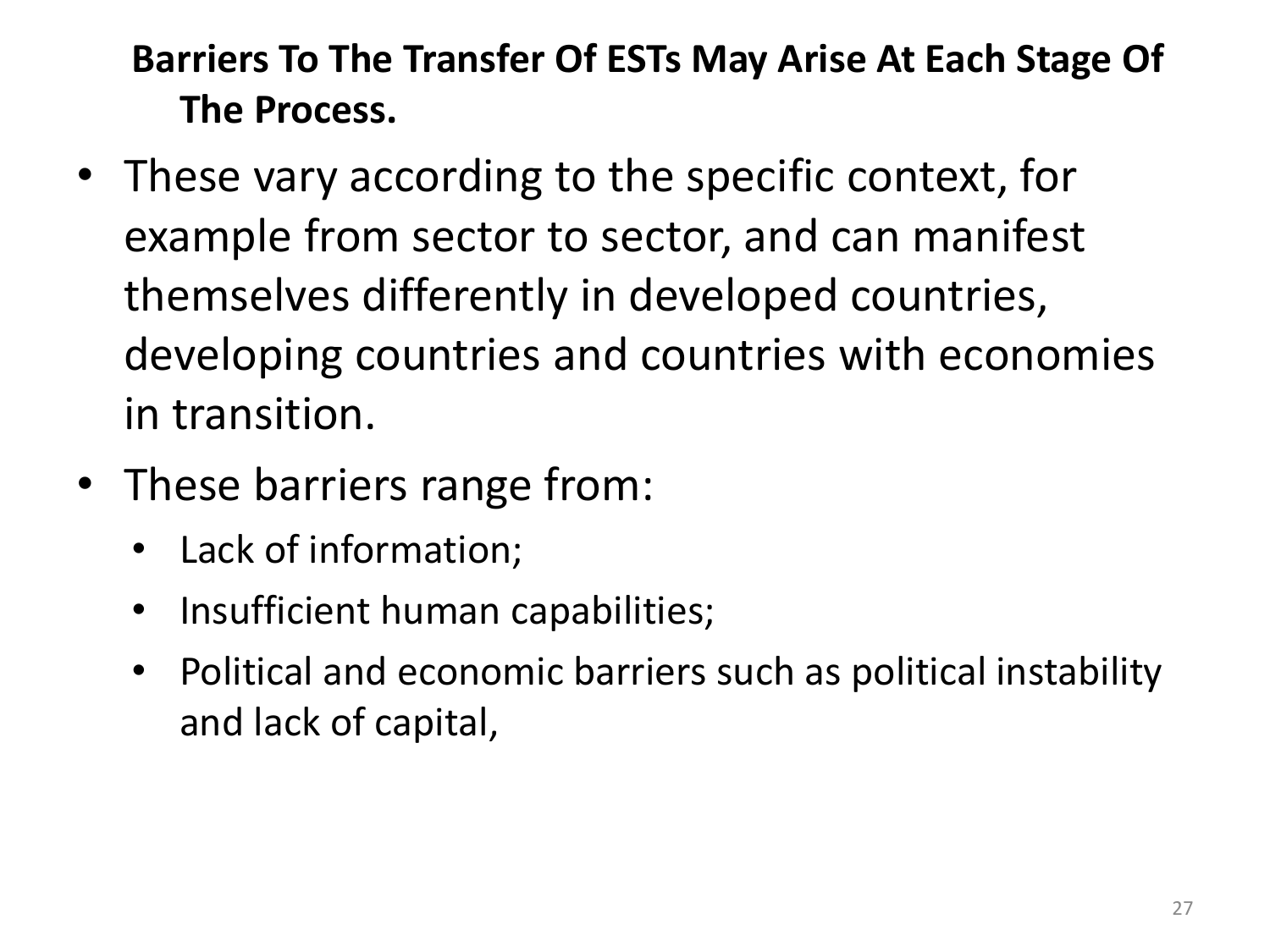- High transaction costs,
- Lack of full cost pricing,
- Trade and policy barriers;
- Lack of understanding of local needs;
- Business limitations, such as risk aversion in financial institutions; and
- Institutional limitations such as insufficient legal protection, and inadequate environmental codes and standards.
- There is no pre-set answer to enhancing technology transfer.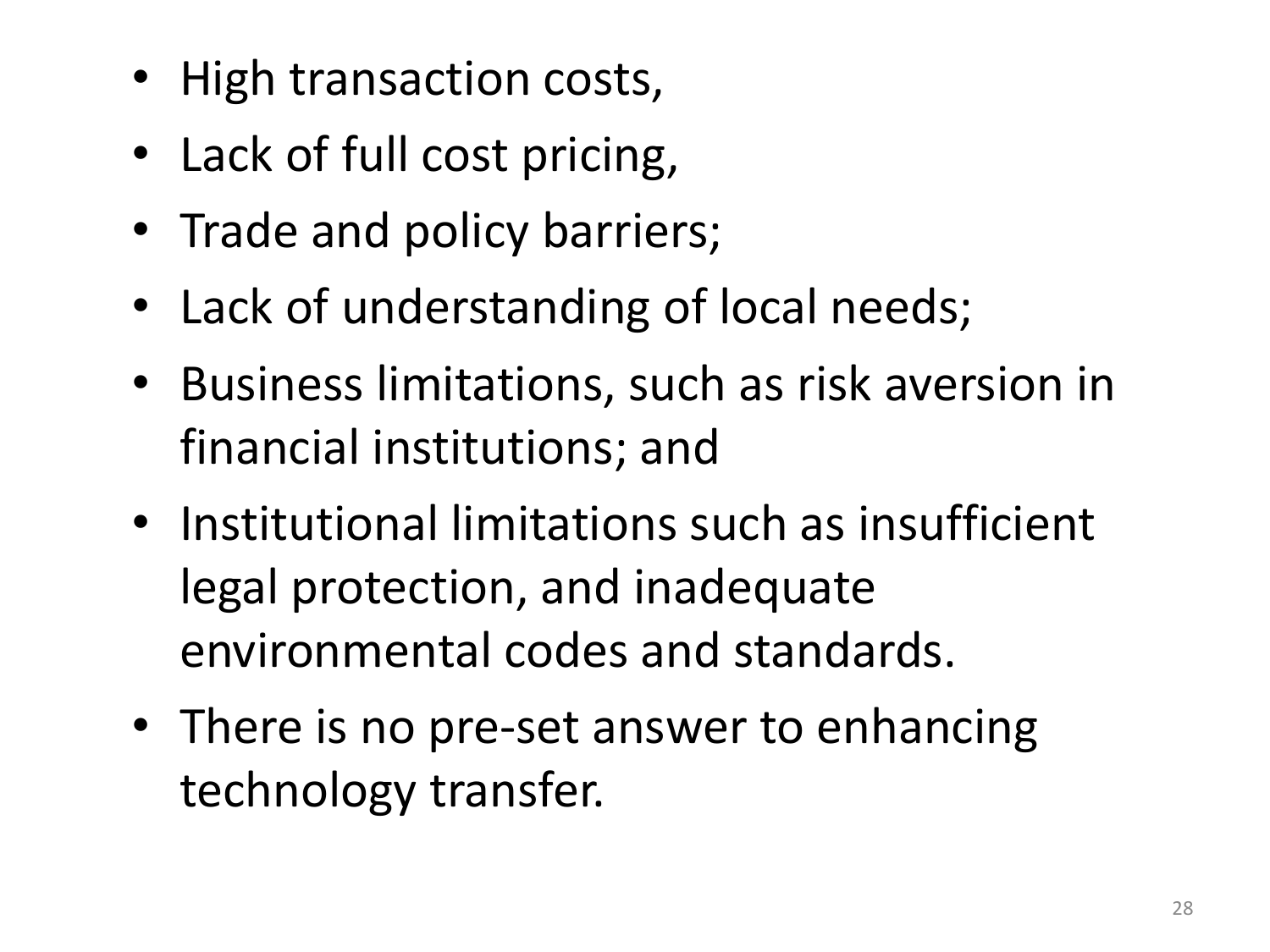- **Dimensions of Effective Technology Transfer**
- The three major dimensions of making technology transfer more effective are:
	- Capacity building,
	- An enabling environment; and,
	- Mechanisms for technology transfer

## • **Capacity building**

- Capacity building is required at all stages in the process of technology transfer.
- Social structures and personal values evolve with a society's physical infrastructure, institutions, and the technologies embodied within them.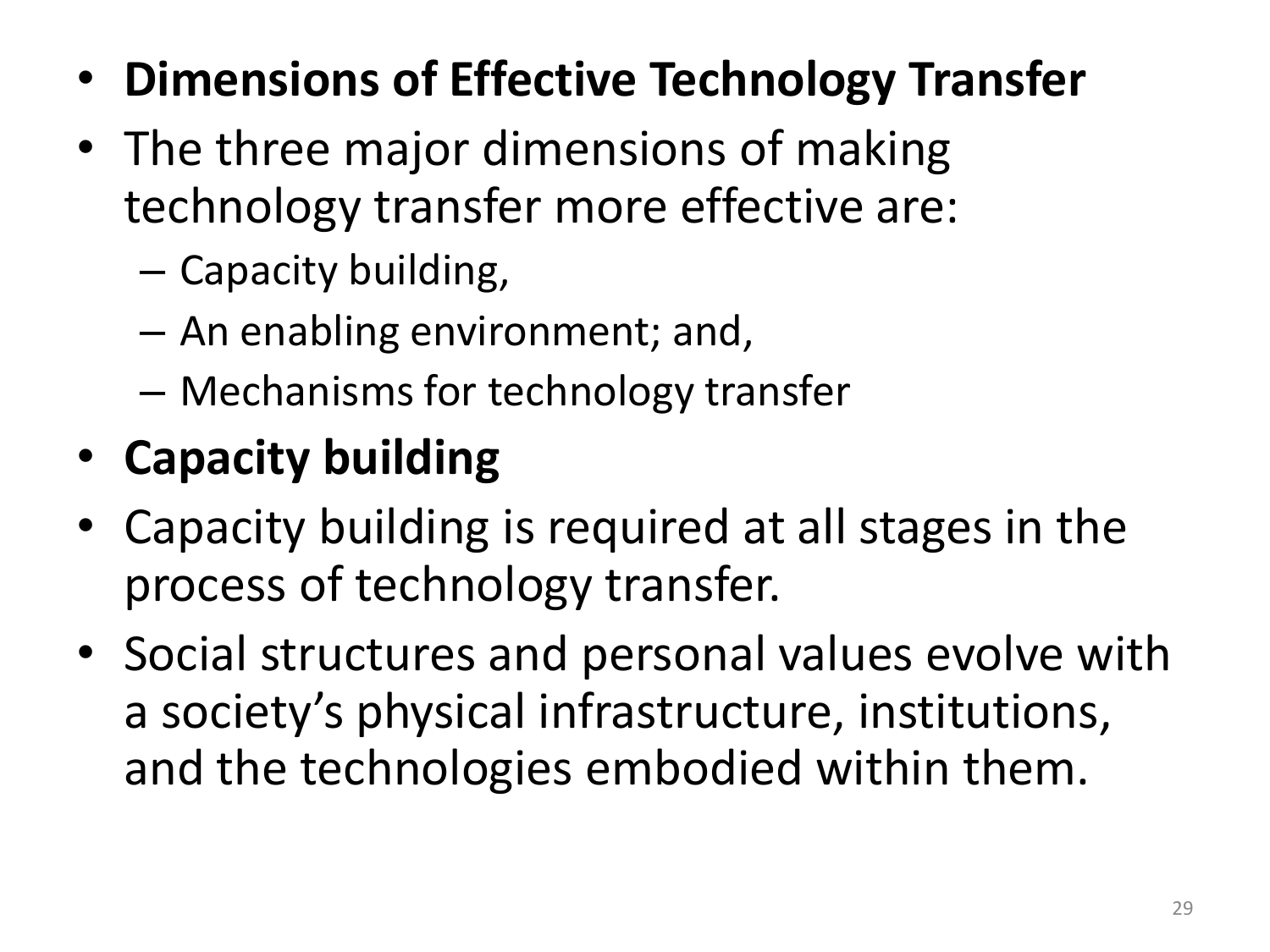- New technological trajectories for an economy therefore imply new social challenges.
- This requires the development of capacity of people and organizations to continuously adapt to new circumstances through the acquisition of new skills.
- **Enabling environment and extra effort to enhance technology transfer**
- Governments can create enabling environment for private and public sector technology transfers through:
	- Sound economic policy and regulatory frameworks:
	- Transparency and political stability,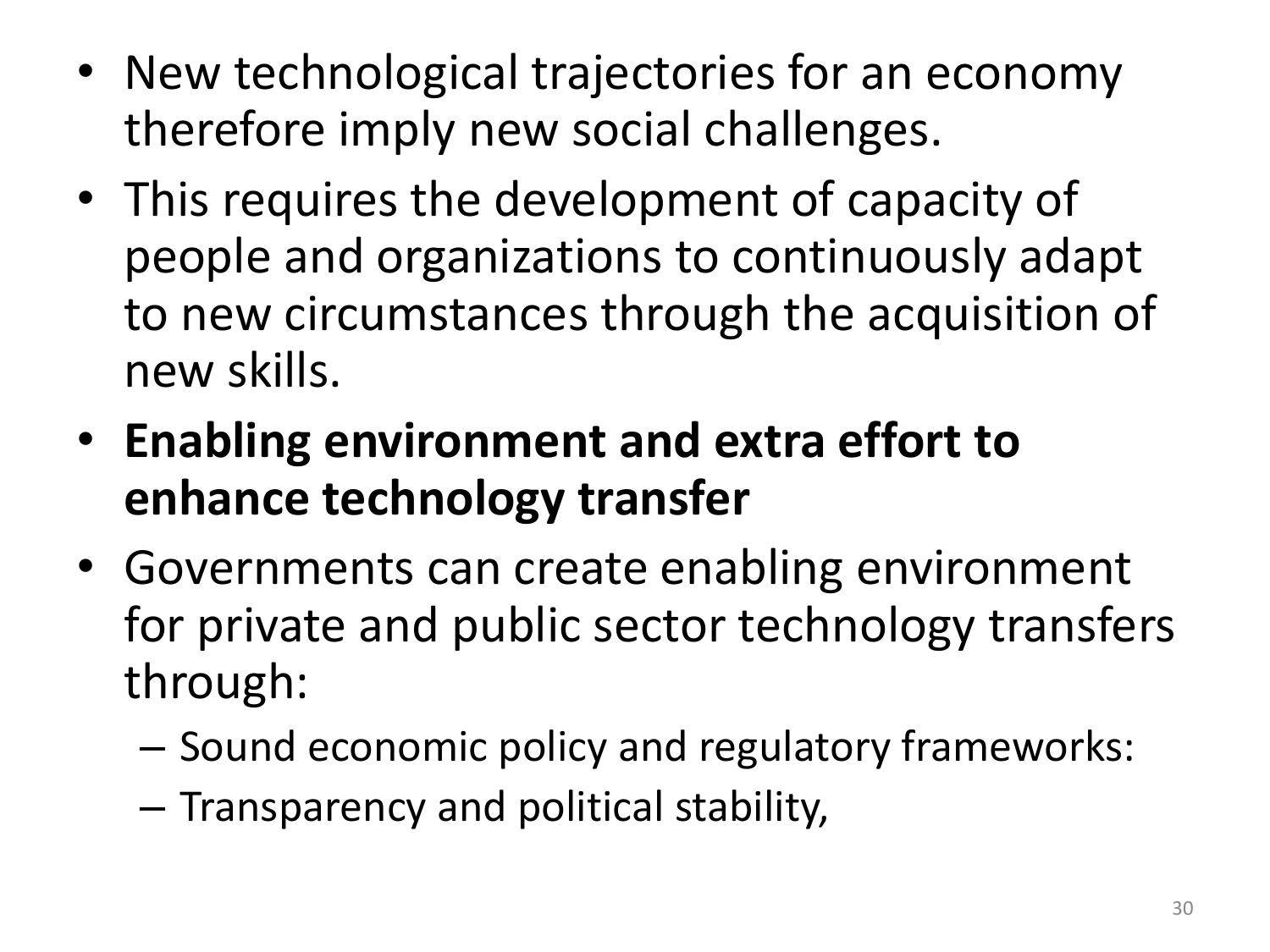- **Mechanisms for technology transfer**
- National Systems of Innovation;
- Official Development Assistance (ODA);
- Global Environment Facility
- Multilateral Development Banks.
- *National Systems of Innovation*
- National Systems of Innovation (NSIs) integrate the elements of capacity building, access to information and an enabling environment into comprehensive approaches to environmentally sound technology (EST) transfer.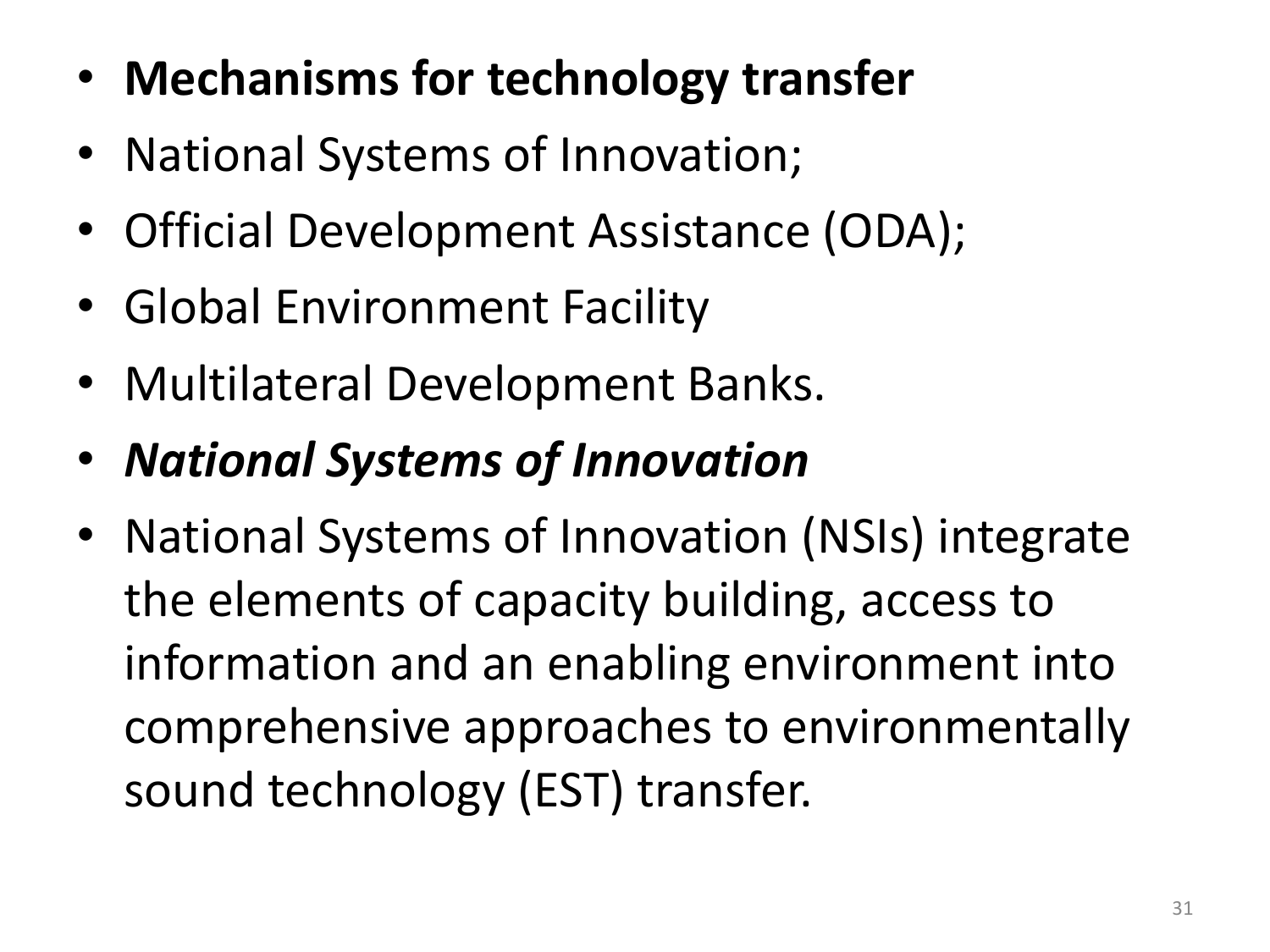- The concept of NSIs can be enhanced through partnerships with international consortia.
- Partnerships would be system oriented, encompass all stages of the transfer process, and ensure the participation of private and public stakeholders, including business, legal, financial and other service providers from developed and developing countries.
- NSI activities may include:
- Targeted capacity building, information access, and training for public and private stakeholders and support for project preparation;
- Strengthening scientific and technical educational institutions in the context of technology needs;
- Collection and assessment of specific technical, commercial, financial and legal information;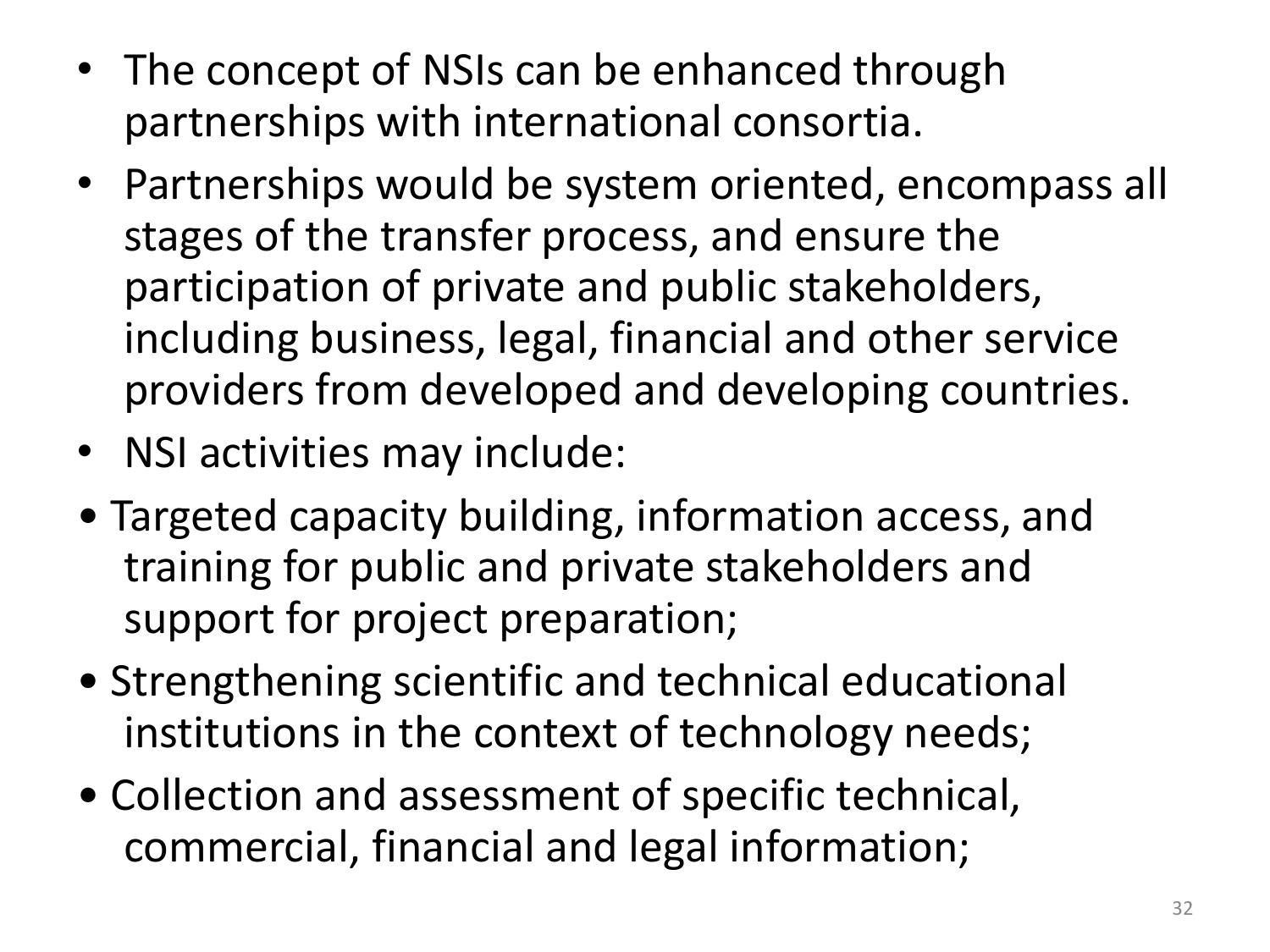- Identification and development of solutions to technical, financial, legal, policy and other barriers to wide deployment of ESTs;
- Technology assessment, promotion of prototypes, demonstration projects and extension services through linkages between manufacturers, producers and end users;
- Innovative financial mechanisms such as public/private sector partnerships and specialized credit facilities;
- Local and regional partnerships between different stakeholders for the transfer, evaluation and adjustment to local conditions of ESTs;
- Market intermediary organizations such as Energy Service Companies.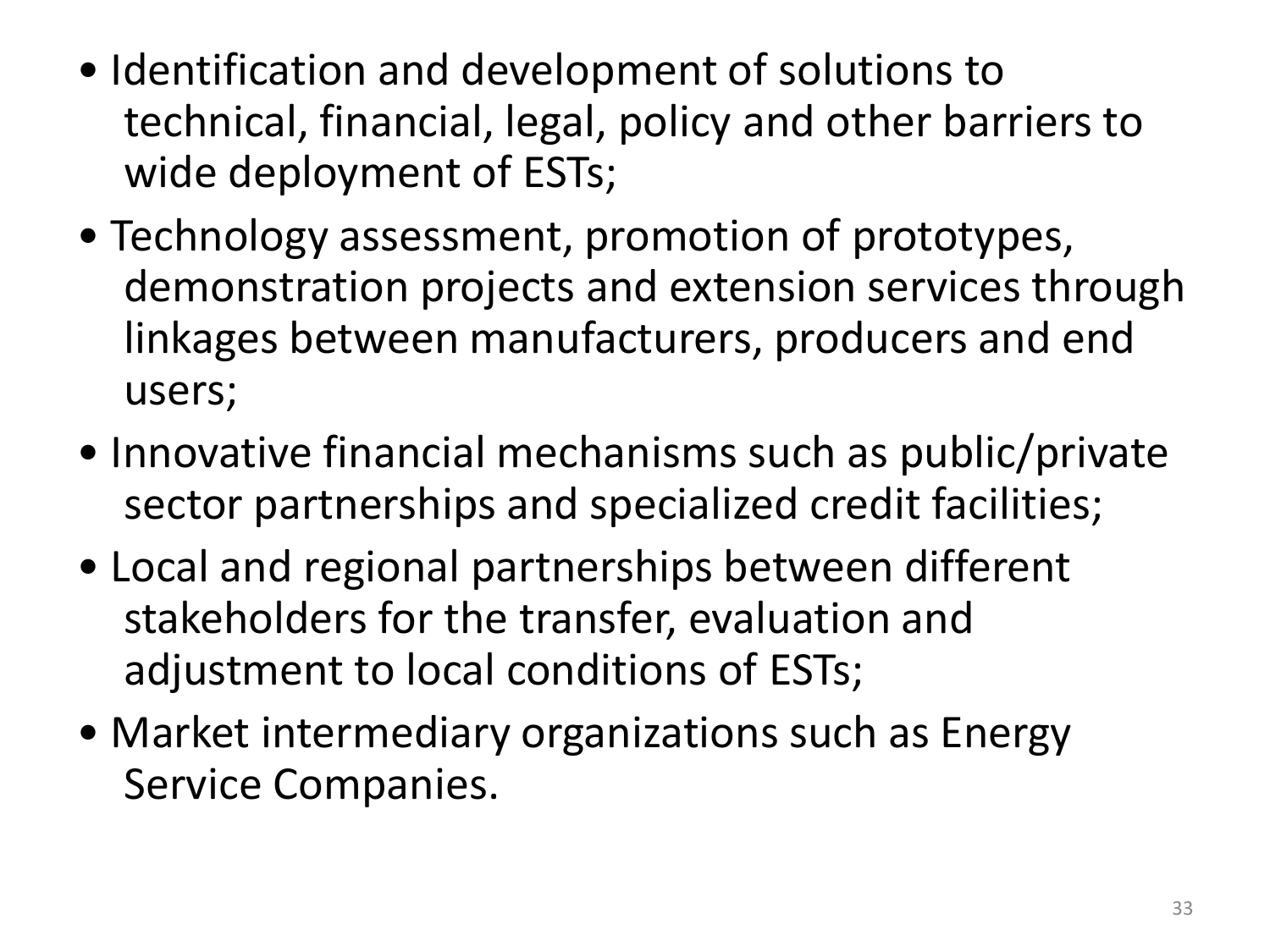- *Official Development Assistance (ODA)*
- Official Development Assistance (ODA) is still significant for developing countries and successful transfers of ESTs.
- ODA can also assist the improvement of policy frameworks and take on long-term capacity building.
- There is increasing recognition that ODA can best be focused on mobilizing and multiplying additional financial resources.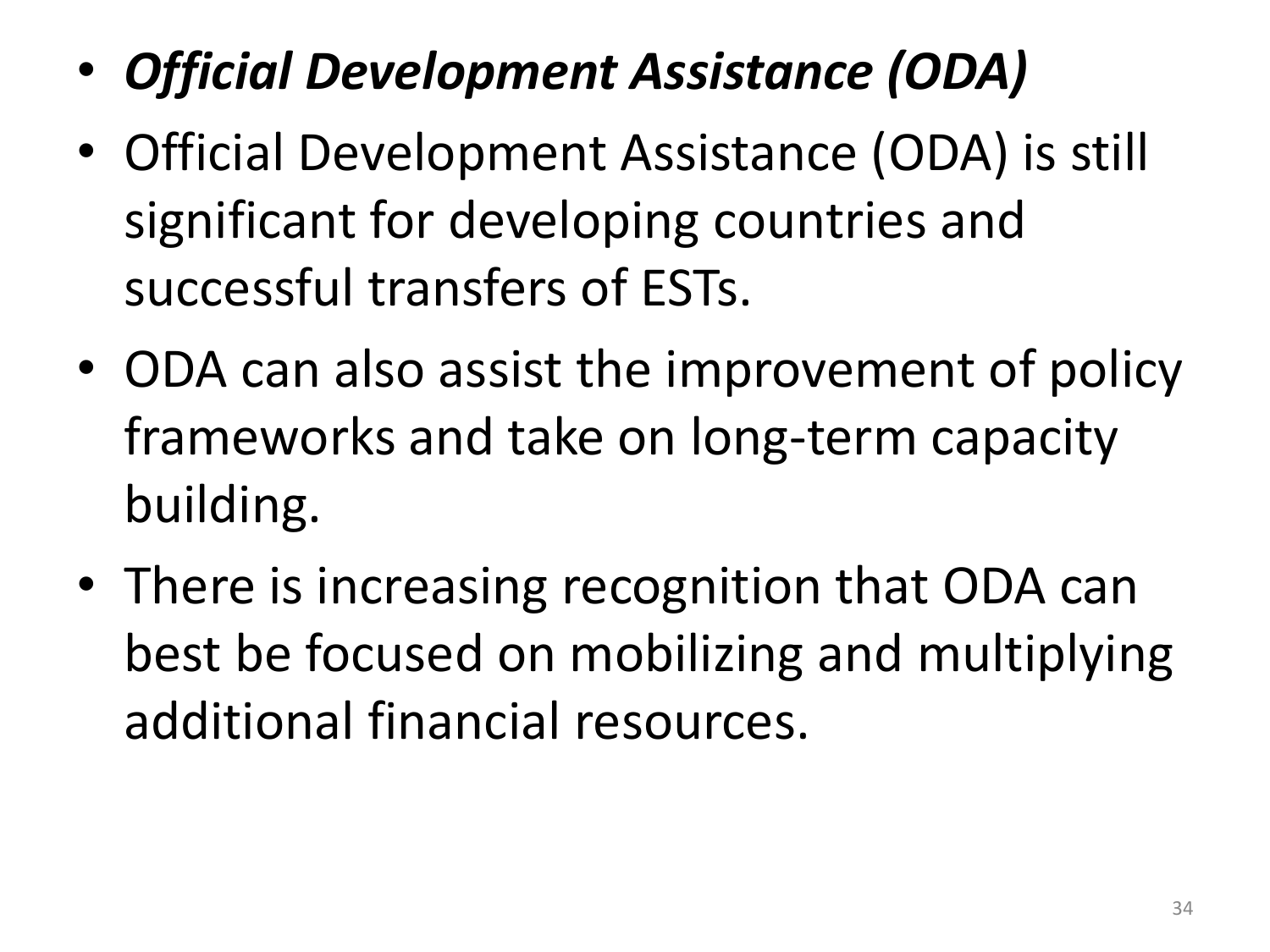#### • *Global Environment Facility*

- The Global Environment Facility (GEF), an operating entity of the United Nations Framework Convention on Climate Change (UNFCCC) Financial Mechanism, is a key multilateral institution for transfers of ESTs.
- The GEF currently targets incremental, one-time investments in mitigation projects that test and demonstrate a variety of financing and institutional models for promoting technology diffusion, thus contributing to a host country's ability to understand, absorb and diffuse technologies.
- GEF also supports capacity building projects for adaptation consistent with limitations currently imposed by Convention guidance.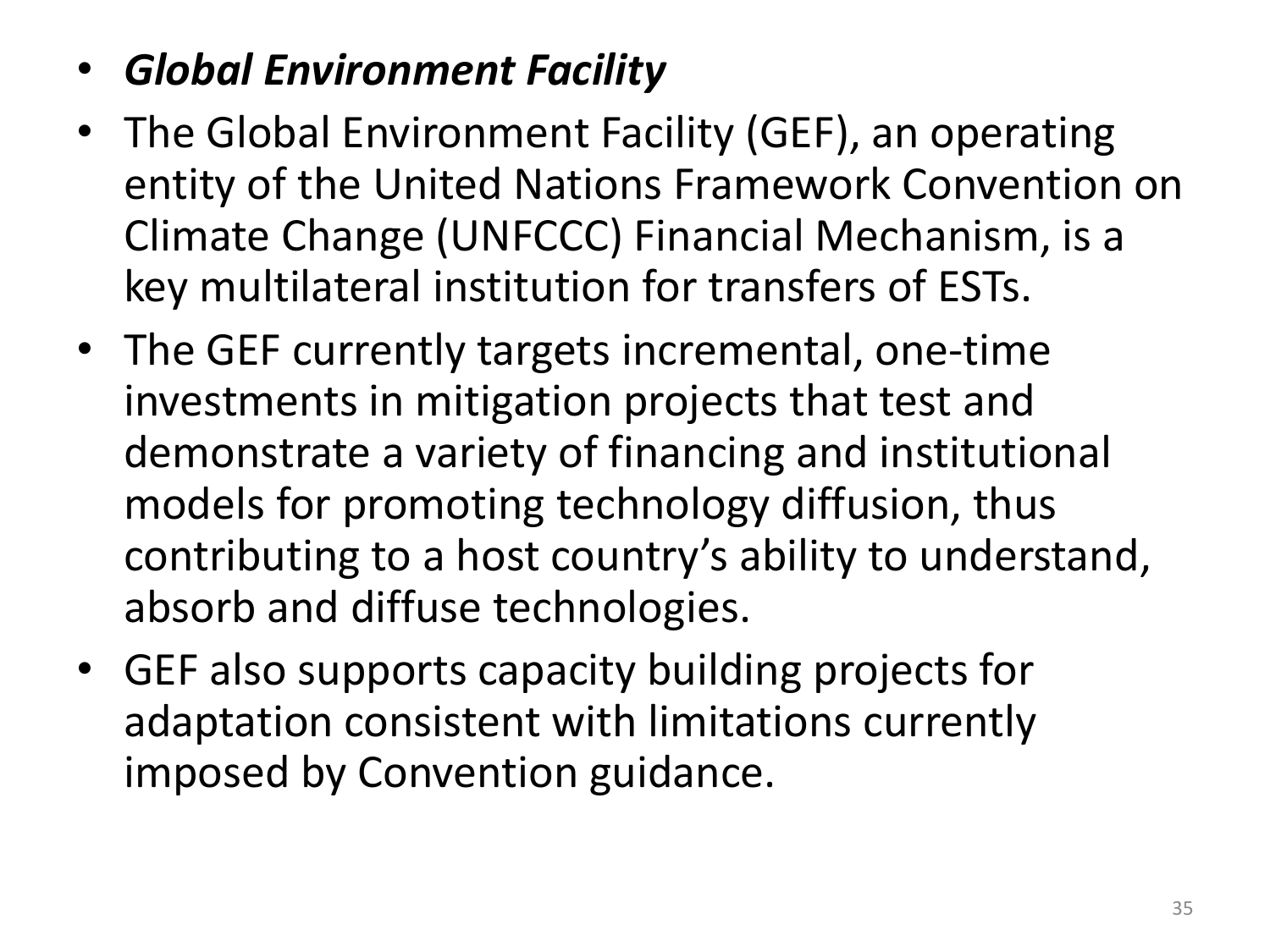- The continued effectiveness of GEF project funding for technology transfer may depend on factors such as:
- Sustainability of market development and policy impacts achieved through GEF projects;
- Duplication of successful technology transfer models;
- Enhanced links with multilateral-banks and other financers of ESTs;
- Funding for development and licensing of ESTs;
- Coordination with other activities that support national systems of innovation and international technology partnerships;
- Attention to technology transfer among developing countries.